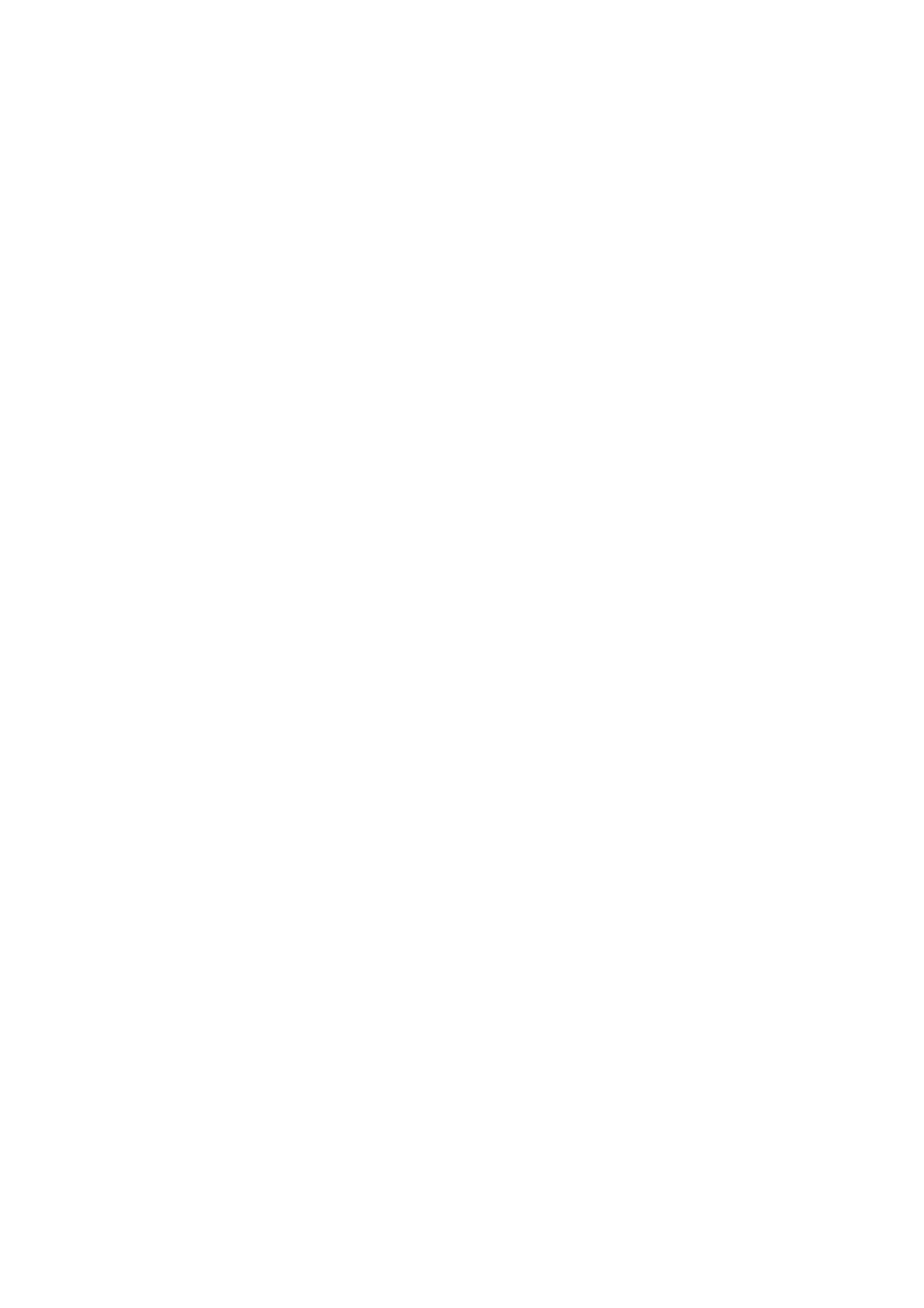### List of written evidence

|    |                                                                     | Page |
|----|---------------------------------------------------------------------|------|
| 1  | <b>Translink</b>                                                    |      |
| 2  | <b>Edmund Slaine</b>                                                | 2    |
| 3  | Mary Lutton                                                         | 3    |
| 4  | Michael Lockyer                                                     | 4    |
| 5  | Parliamentary Advisory Council for Transport Safety                 | 5    |
| 6  | N C E McKinney                                                      | 6    |
| 7  | Northern Ireland Sports Forum                                       | 7    |
| 8  | Institute of Directors Northern Ireland Division                    | 8    |
| 9  | George Callen                                                       | 10   |
| 10 | Royal Society for the Prevention of Accidents                       | 11   |
| 11 | Lighter Later                                                       | 14   |
| 12 | <b>Federation of Small Businesses</b>                               | 16   |
| 13 | Dr Mayer Hillman, Senior Fellow Emeritus, University of Westminster | 17   |
|    |                                                                     |      |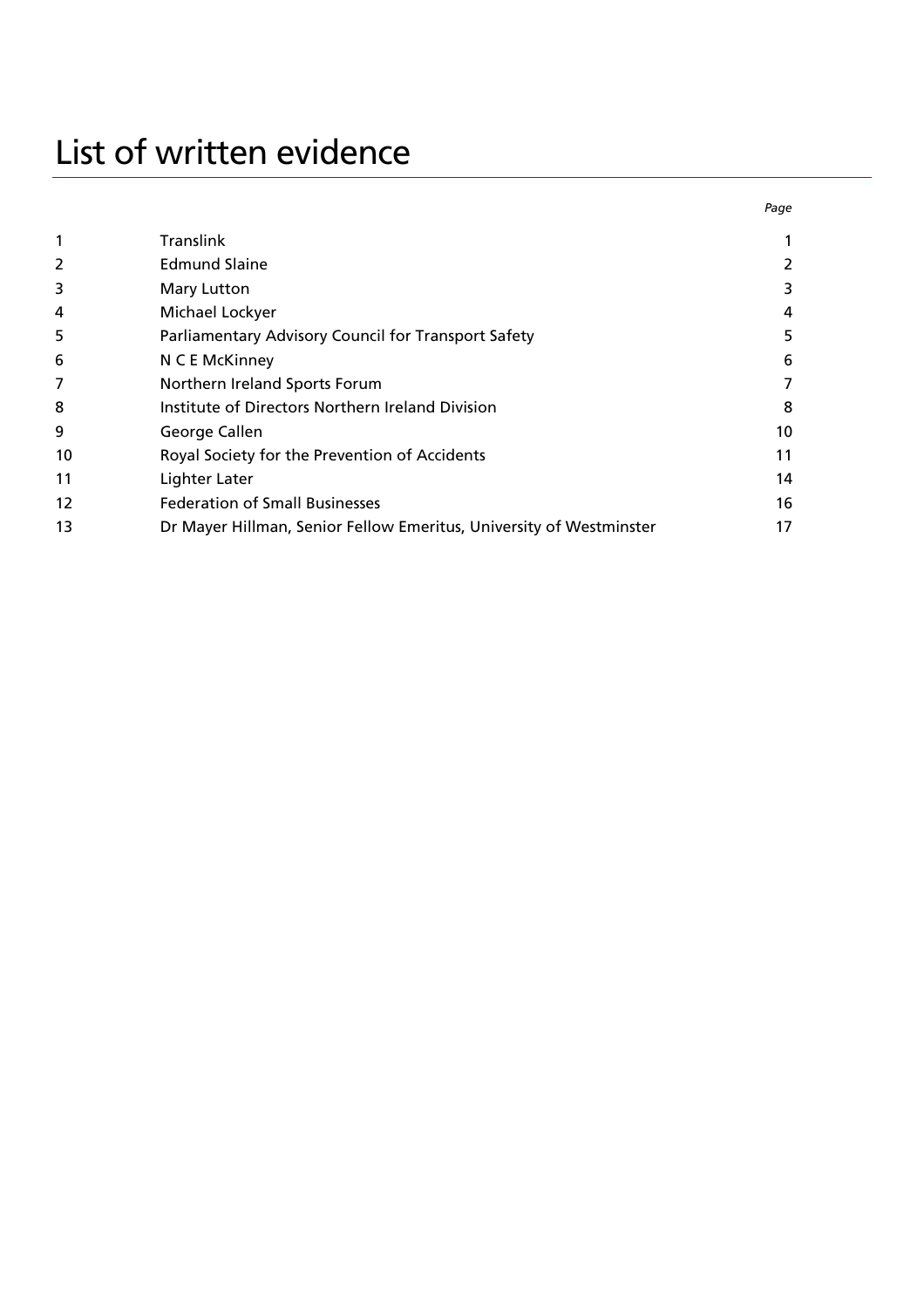#### **Written evidence from Translink**

The proposal would effectively mean darker mornings for longer in the Autumn/Winter, particularly in the mornings when most traffic is on the roads at one time, i.e. schools, commuters. This is potentially more risky for vulnerable groups such as schoolchildren. Darker evenings in our view are not as big an issue as the majority of our schools traffic is over by 16:30/17:00 and the evening traffic is more staggered, with most commuters making their homeward journey between 17:30 and 18:00.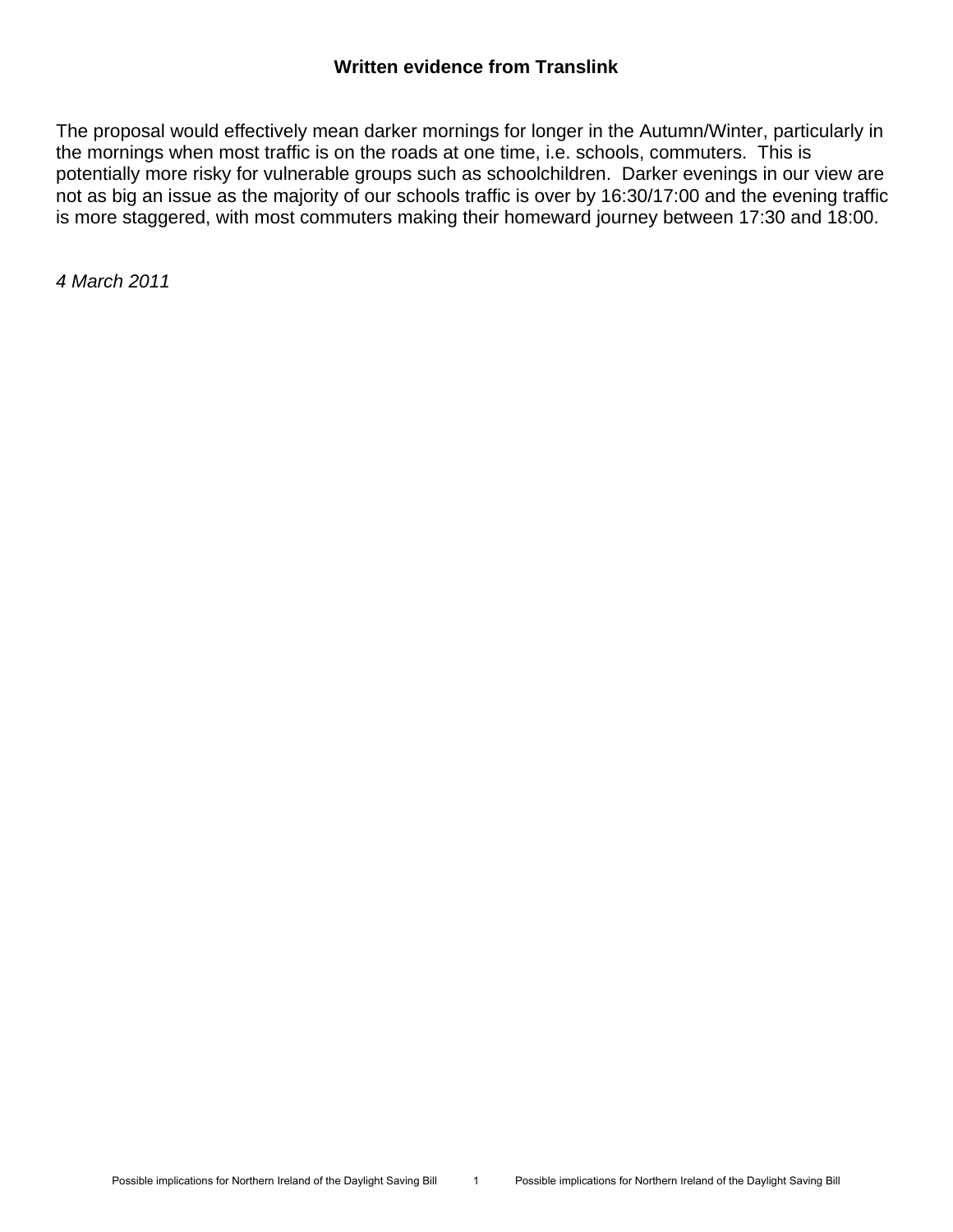1. Before I go to work each morning I walk my dogs and feed my free range poultry. I can just about get this done in GMT during the winter period, before heading to work at ~8 30 am. If we move into daylight saving I will not be able to see my poultry to feed them or let them outside in the morning. I would be afraid to let them out in the dark mornings because of predators. The daylight savings will have terrible implications for farmers during the winter months in Northern Ireland.

2. I prefer to travel to work in daylight and travel home in the dark. I always find that driving conditions are much worse in the morning. It's easier to deal with treacheous roads in daylight than at dark.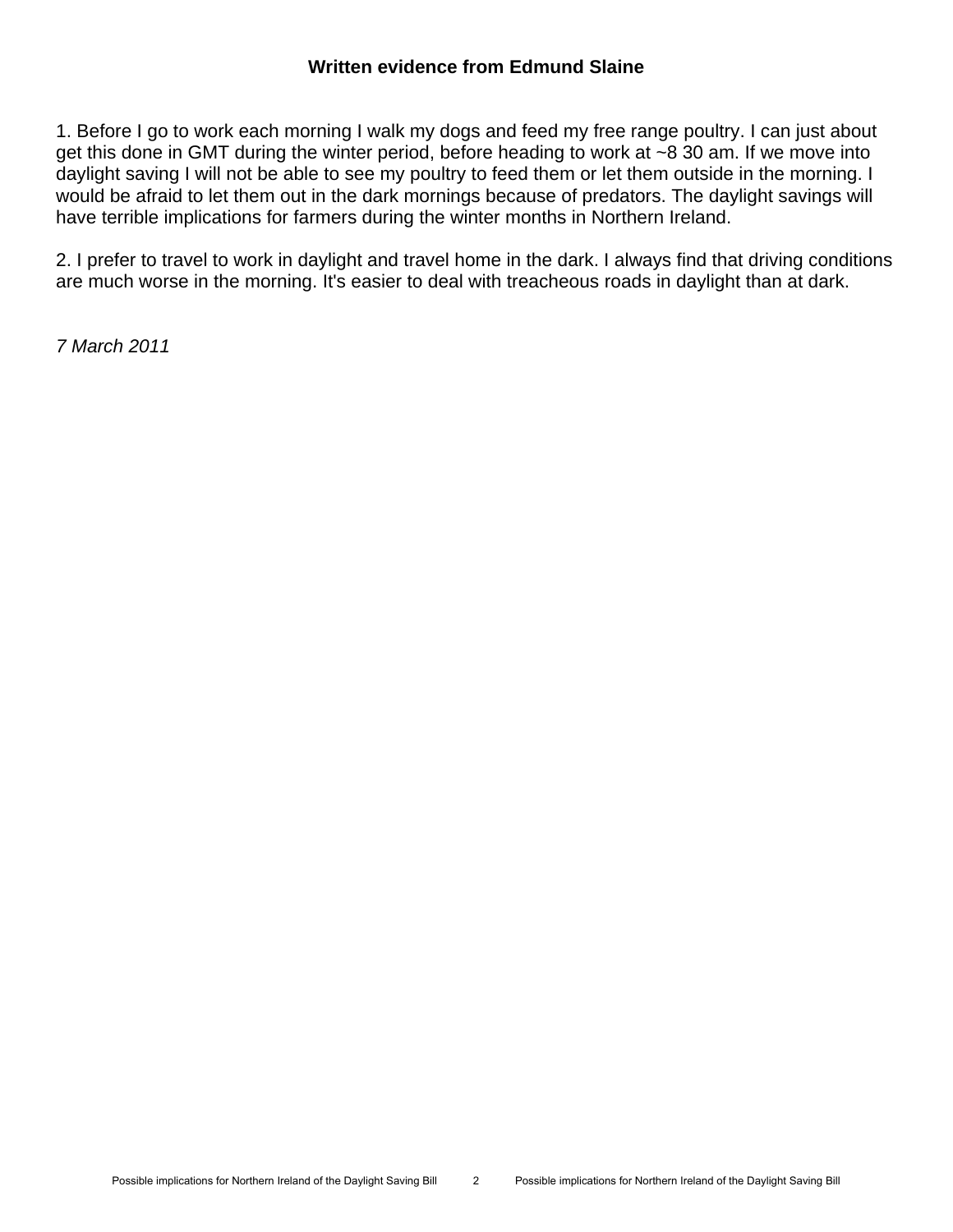- 1. I feel it can not be stressed highly enough that the implications of the Daylight Saving Bill are different in the different areas of the United Kingdom.
- 2. Any "official" writing on the subject seem to focus on the effects on the South East of England as do the majority of the "letters" published in the press and the media in general.
- 3. In Northern Ireland where I live we are not only further North but further West. This means that the mornings are dark for longer with the increased dangers from traffic with people going to work and children going to school that that brings.
- 4. I have vivid recollections of the time when BST was retained throughout the winter as a trial. I spent an extra two months going to work in the dark and found that an extra hour in the evening did not mean that I was getting home in daylight (though it probably would for children at school). While I cannot claim to suffer from SAD I found this extremely depressing and as I worked in an environment where there is almost no natural light (namely an operating theatre) there was a prolonging of the period when I saw no daylight during the working week. At the end of the "trial" I can remember saying that I felt I was living the life of a pit pony.
- 5. It is not possible to overlook the effects on the Republic of Ireland are they to follow suit with a time change or to suffer the inconvenience of being in a different time zone to the country to whom their way of life is firmly linked. Many parts of Eire are even further West than Northern Ireland.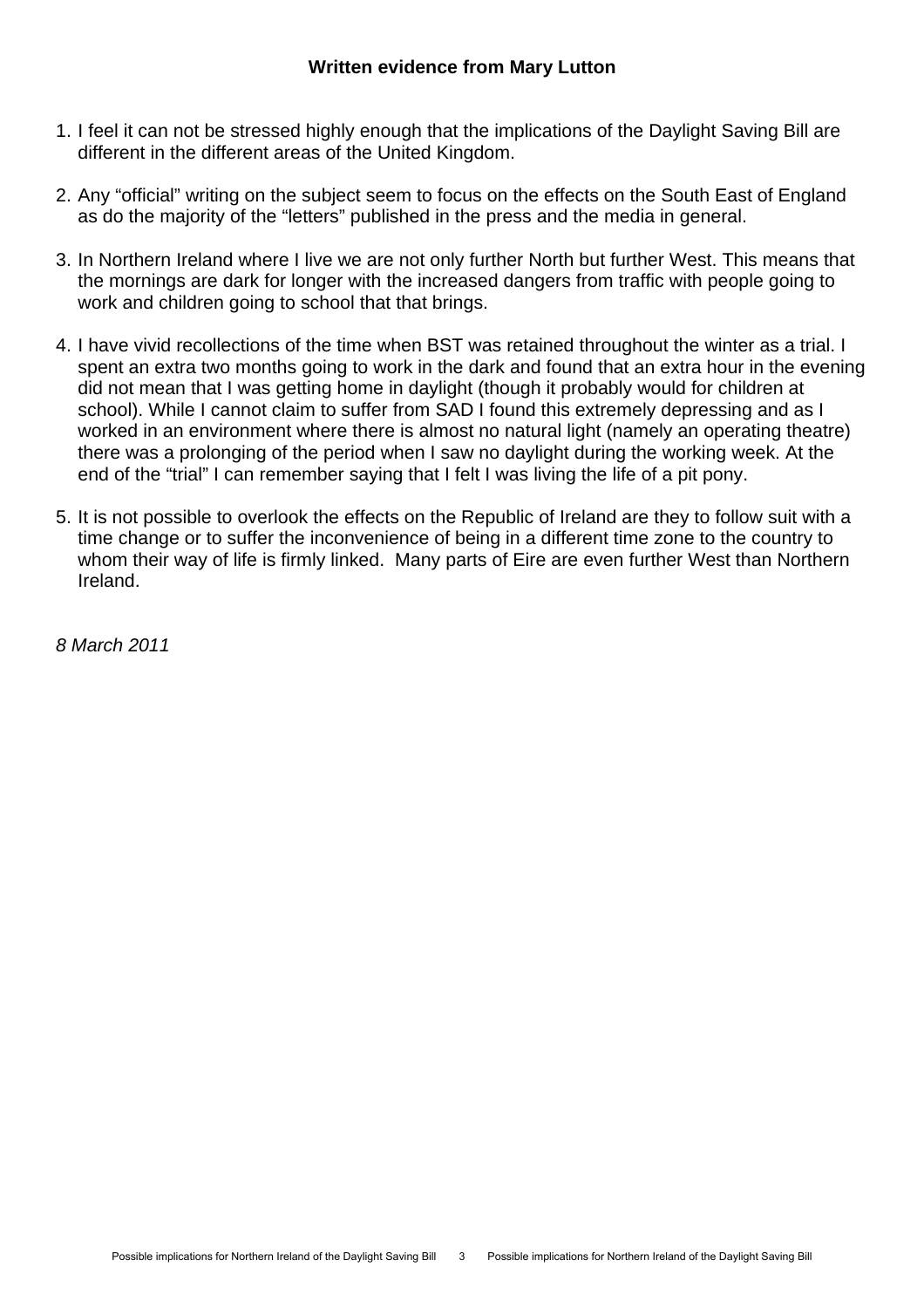So long as the daylight saving covers the whole of the United Kingdom and Northern Ireland, there will be controversy. The solution would be to stick to GMT for the whole year.

Regions may decide to change the hours of opening and closing schools to match the daylight hours, by a locally agreed principal.

Double summertime was used in World War II. In Kent it was daylight to after 2300hrs.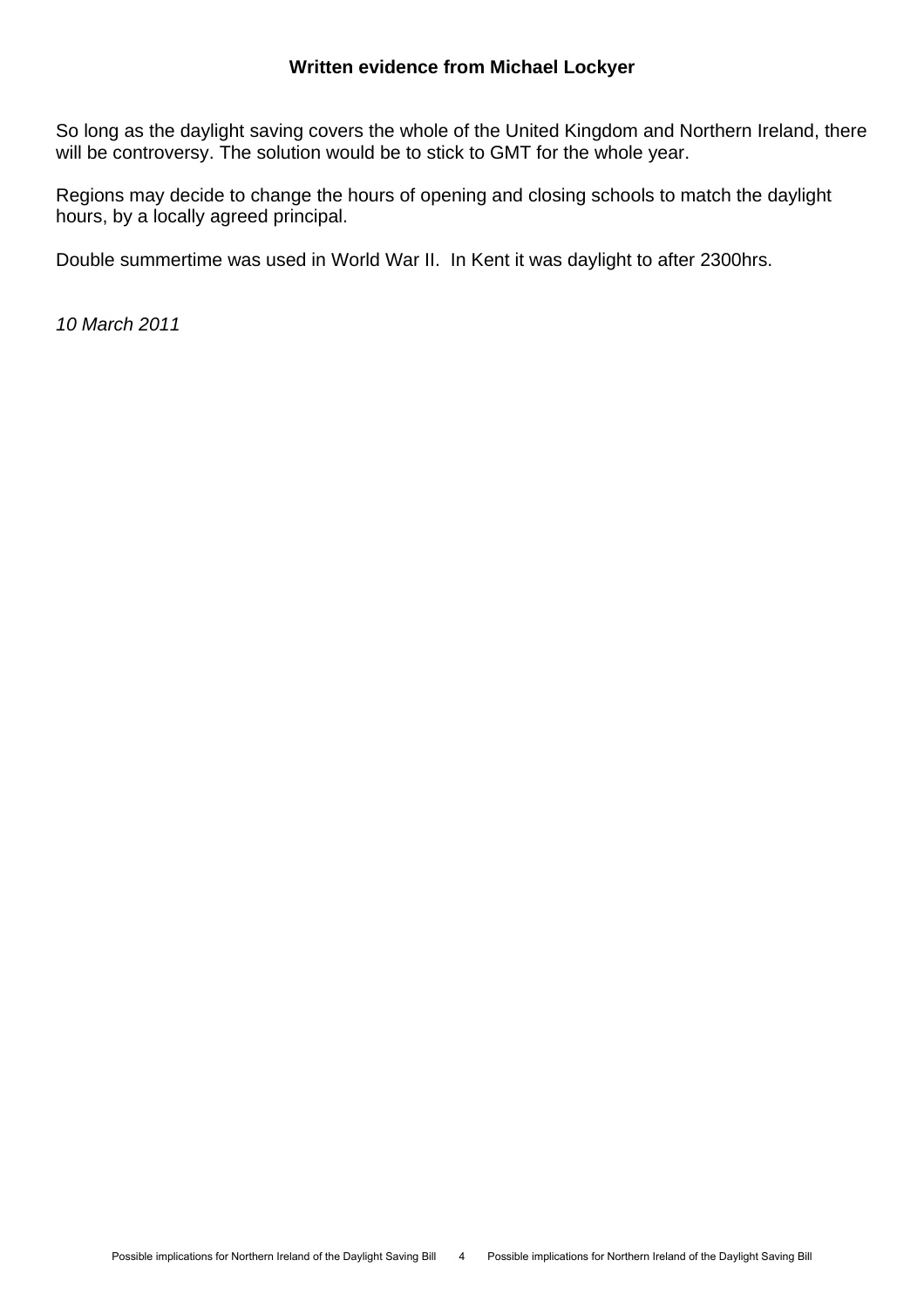#### **Written evidence from the Parliamentary Advisory Council for Transport Safety**

- 1. This brief note is submitted by the Parliamentary Advisory Council for Transport Safety (PACTS). PACTS is a registered charity with the charitable objective: To protect human life through the promotion of transport safety for the public benefit. PACTS is also an associate Parliamentary group, bringing together practitioners and Parliamentarians to help the latter base policy upon evidence and good practice.
- 2. For many years, PACTS has been a strong supporter of the adoption of Single/Double Summer Time (SDST) since this will lead to a reduction of casualties on the roads in Great Britain. Evidence from the trial undertaken in 1968-71 shows clearly that casualties fell during the trial period. More recent analysis undertaken by PACTS looking at the reductions in deaths in recent years suggests that between 74 and 98 lives would be saved on current figures if SDST were to be adopted.
- 3. PACTS recognises that these figures apply to Great Britain not to Northern Ireland. The casualty figures for Northern Ireland are published separately from those for Great Britain. However, given that the reductions in deaths and serious injuries applied across all part of England, Scotland and Wales, it is difficult not to conclude that lives would also be saved by the enactment of this measure in Northern Ireland.
- 4. PACTS supports the Bill being proposed by Rebecca Harris MP since it calls for a review of the policy to be carried out across government. PACTS recognises that the implications of the adoption of SDST apply across a number of policy areas and that road safety cannot be the only reason for its adoption.
- 5. PACTS would therefore urge the Select Committee to support the gathering of adequate inter-departmental evidence in order to have a proper and informed debate about the arguments in favour and against the adoption of SDST. Such a process would help to ensure that policy is evidence-led.
- 6. Should the committee wish to call on PACTS to give oral evidence we would be happy to do so.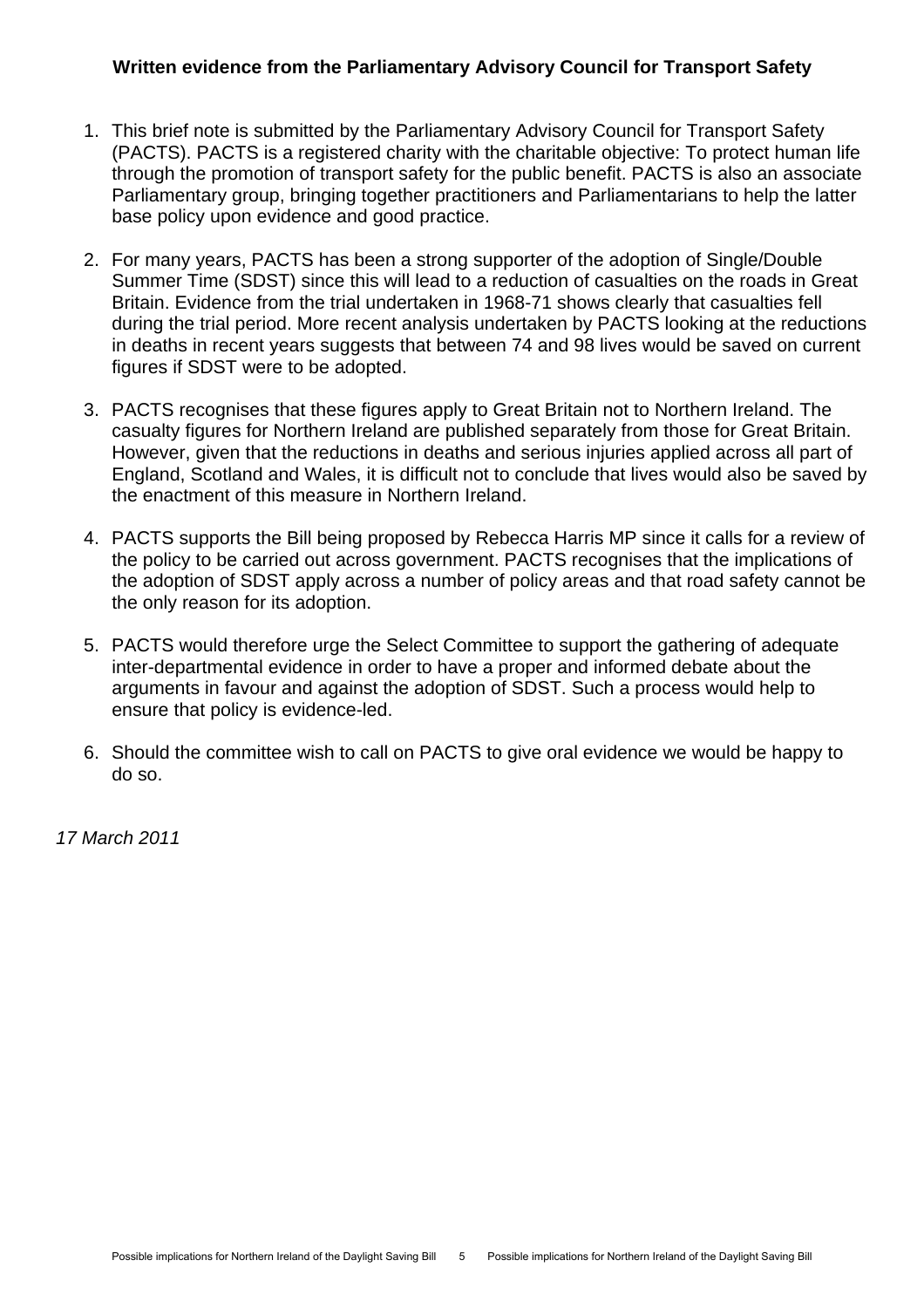#### **Written evidence from N C E McKinney**

1. To call the Bill -Daylight Saving is a complete fallacy as we will have the same number of hours of daylight irrespective of how the clocks are advanced or retarded. We will just be shifting the daylight hours.

2. The hours or daylight are regulated by the passage of the sun and the latitude and in particular the longitude of a state or country. This is particularly important for N I with our northerly latitude and westerly longitude. NI time based on longitude should actually be G M T minus 1/2 hour.

3. Every 15 degrees of longitude is the equivalent of 1 hour by the passage of the sun (7 1/2 degrees equals a half hour ).Therefore taking zero longitude at Greenwich London all areas 7 1/2 degrees either side of Greenwich should be on Greenwich Mean time ( G M T )The proposed Daylight Saving Bill  $(?)$  will have N I on G M T + 2 hours.

4. What will this mean for N I ? In the months of November to the end of March we will have dark mornings and light evenings. This will be particularly noticeable in the west where on a bad morning it may well be dark until 1000.Assuming that a child's school day is between 0800 and 1600 this will be very detrimental.

5. It is often claimed that the proposed Bill will reduce accidents. I believe that it will only shift accidents from the evening to the morning due to the increased darkness in the morning.

6. I fail to understand how any potential costs benefits will arise. As an example we will have to keep the lights burning longer in the morning rather than have to switch them on in the evening.

7. I believe the proposed Bill has been ill thought out and will not be beneficial to Northern Ireland.

8. If the correct principles were adopted the U K as a whole (based on our longitude and the passage of the sun through our longitude) would remain on G M T throughout the entire year which would eliminate any necessity to shift our clocks whatsoever.

9. I believe all N Ireland M Ps should oppose this Bill.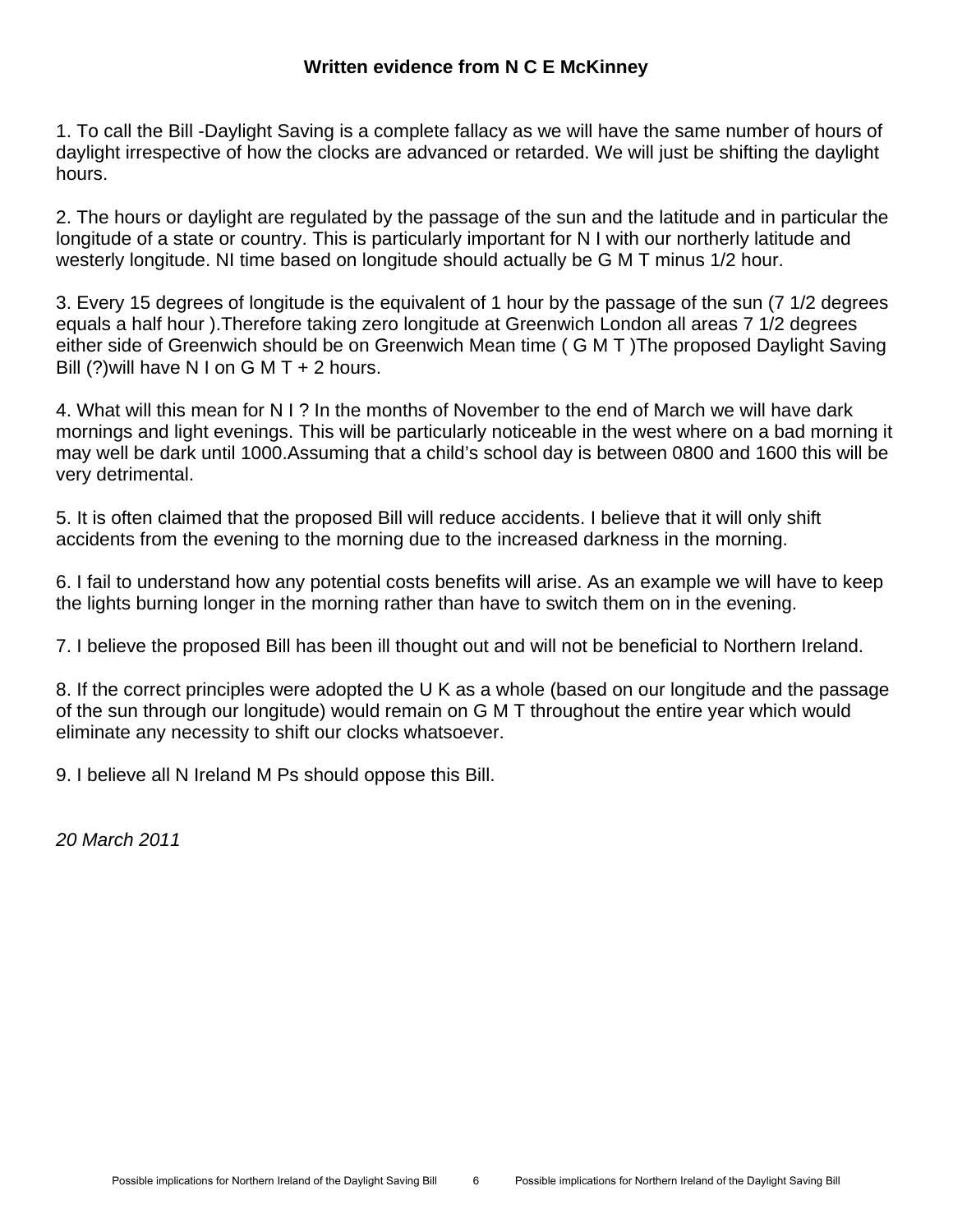- 1. The Northern Ireland Sports Forum as the representative body for Governing Bodies of Sport in Northern Ireland will be making this submission on behalf of sport and recreation in Northern Ireland.
- 2. We would strongly support any proposal to move the clocks forward by one hour throughout the whole year as is proposed by Rebecca Harris's Private Members' Bill on daylight saving.
- 3. It goes without saying that there are widespread advantages to making the change; however we will be making our submission based solely on its impact on sport.
- 4. Our experience as a sporting organisation tells us that moving the clocks will allow more people the chance to be more active throughout the whole year, not just the summer months. By aligning our waking hours to the UK's sunlit hours people will have a much greater opportunity to play sport and to be more physically active. Essentially the 'extra' hour would mean that sports facilities without floodlighting for example, could be utilised more effectively even in the winter months. Additionally activities which cannot be undertaken in the dark elsewhere, for example, on our coasts, lakes or on mountain and hillsides, would become more viable in the evening.
- 5. As sporting organisations we believes that the greater use of facilities throughout the year and the greater incentive to get active throughout the year is in itself a good thing, we also think it is worth pointing out the wider public policy benefits that an extra hour of sport and recreation can deliver for the Government. These include:
	- (i) Improved levels of physical and mental health. For example, people involved in sport or physical activity are up to 50% less likely to develop major chronic medical conditions
	- (ii) Improved social cohesion within communities
	- (iii) Improved skills. Sport increases educational attainment
	- (iv) Reductions in crime and anti-social behaviour. Sport and physical activity schemes involving 20,000 13-17 year olds have returned a 36% reduction in burglary and an 18% reduction in youth crime
	- (v) Increased levels of 'social capital' which helps to build strong communities. Sport and exercise are the single greatest contributors to social participation.
	- (vi) A significant contribution to the nation's economy.
- 6. We do not underestimate the challenge facing government as undoubtedly changing the clocks would be a bold move but we believe and as the points above illustrate, the benefits of the change far outweigh the risks. Giving people an extra hour of sunlight in their waking lives will allow them to lead more active lifestyles and that activity can make people happier and healthier.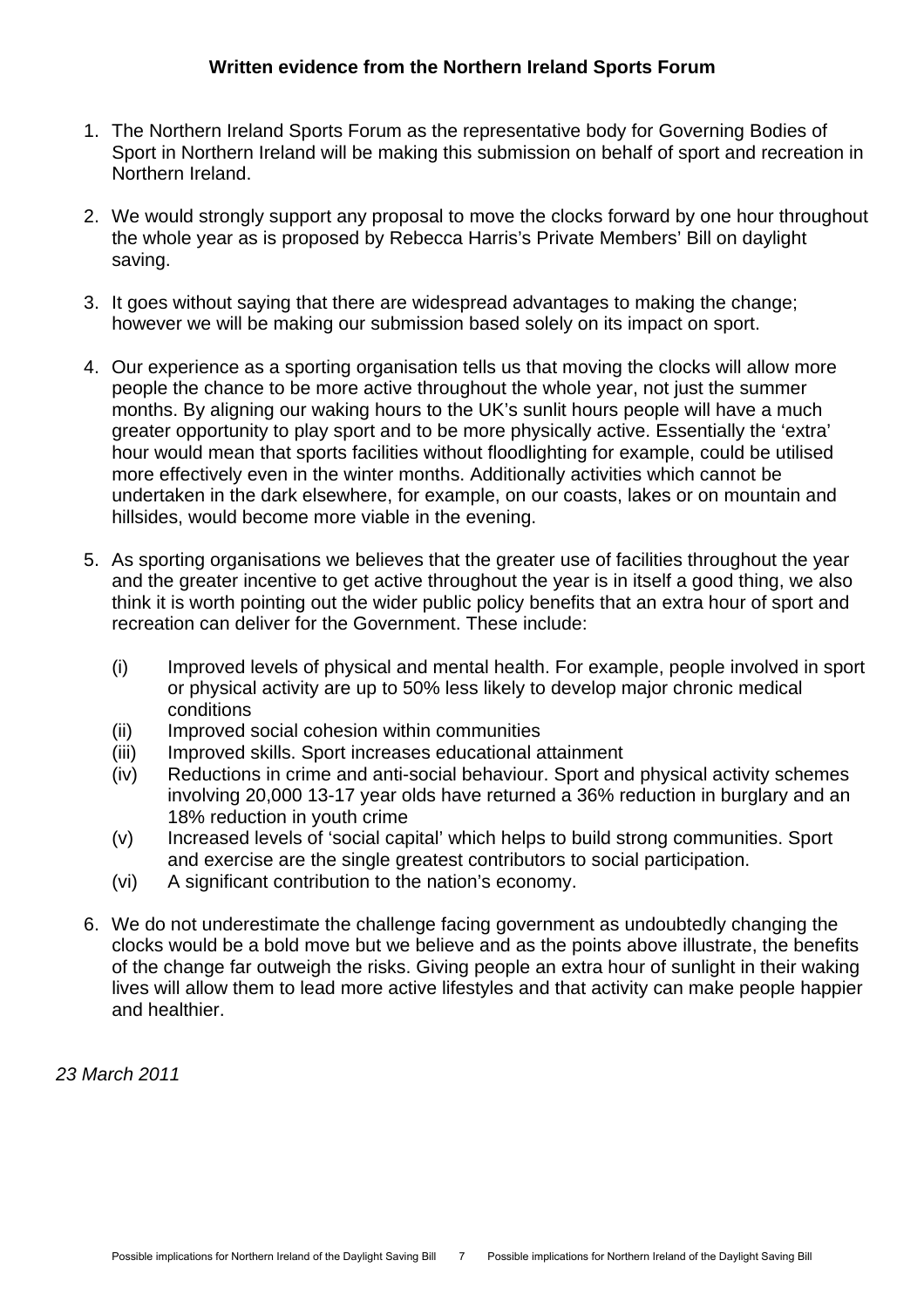#### **Written evidence from the Institute of Directors Northern Ireland Division**

The Institute of Directors Northern Ireland Division would add our concerns to those of Scotland in relation to the proposal to change daylight savings time by advancing time by one hour for all or part of the year.

The Private Members Bill appears to discount the impact that the proposed changes would have on northern parts of the UK including Northern Ireland, particularly the implications for road safety, energy consumption, rural dwellers and tourism along with the usual difficulties of commuting to work or school in the hours of darkness. The recent severe winter weather highlighted the difficulties for anyone travelling before sunrise and therefore before icy roads have had the chance to thaw.

Northern Ireland (at mid Ulster) is over 6½ degrees west of London and over 3 degrees north. Both of these variations work against us when we look at applying daylight saving in the winter. As the province is further north than London, our days are already shorter in winter. This means sunrise is very late in the winter, whereas London suffers a lot less from the time shift.

As the table below shows, on 1 January, for example, London's day is nearly 8 hours long whereas ours is 7 hours 20 minutes. Sunrise for London at that time of year is just after 8am and would move to shortly after 9am, while for Northern Ireland sunrise would move to a quarter to ten.

At the other end of the day, in London the actual time for sunset is only about 10 minutes later than Northern Ireland in mid winter. By mid March, of course, it evens out.

In summary, for much of the winter sunrise for Northern Ireland would be after 9.15am, and as late as 9.45am for several weeks, with a shorter day than London and no real advantage over London at the end of the day due to our shorter days in winter.

For anyone who has an early start to work or school, this would mean leaving home in the dark with sunrise after 8am between last week in October and the first week of March, ie over 4 months - compared to the current position where it is late November till early February or just over 2 months for the same situation.

We have taken mid-Ulster as a reference point; obviously the further north and west you go the worse the situation is. For example, on 1 January Derry would see sunrise at 9.53am with sunset at 5.10pm giving a day of only 6 hours 52 minutes.

| <b>Date</b> | <b>Sunrise</b><br>current | Add 1<br>hour | Length of<br>day/hrs |                       | <b>Sunrise</b><br>current | Add 1<br>hour | Length<br>of day/<br>hrs |
|-------------|---------------------------|---------------|----------------------|-----------------------|---------------------------|---------------|--------------------------|
| London      |                           |               |                      | Mid-<br><b>Ulster</b> |                           |               |                          |
| 1 Dec       | O744                      | 0844          |                      |                       | 0825                      | 0925          |                          |
| 21 Dec      | 0803                      | 0903          |                      |                       | 0848                      | 0948          |                          |
| 1 Jan       | 0806                      | 0906          |                      |                       | 0849                      | 0943          |                          |
| 1 Feb       | 0740                      | 0840          |                      |                       | 0816                      | 0916          |                          |
|             | <b>Sunset</b>             | Add 1<br>hour |                      |                       | <b>Sunset</b>             | Add 1         |                          |
|             | current                   |               |                      |                       | current                   | hour          |                          |
| 1 Dec       | 1555                      | 1655          | 8h 11m               |                       | 1605                      | 1705          | 7h 40m                   |
| 21 Dec      | 1554                      | 1654          | 7h 51m               |                       | 1602                      | 1702          | 7h14m                    |
| 1 Jan       | 1602                      | 1702          | 7h 56m               |                       | 1610                      | 1710          | 7h 21m                   |
| 1 Feb       | 1650                      | 1750          | 9h 10m               |                       | 1704                      | 1804          | 7h 48m                   |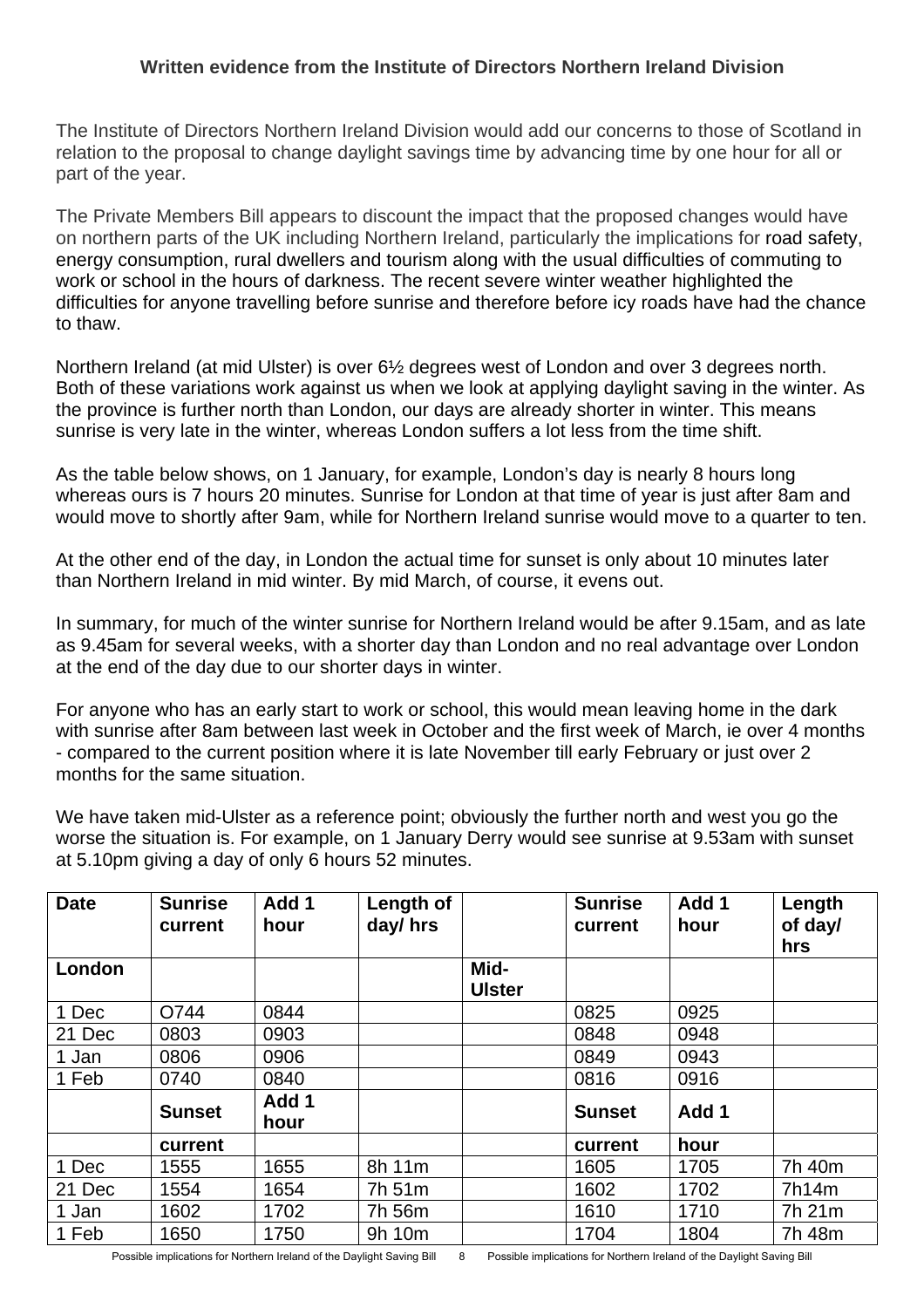A PSI report on the impact of changing the daylight hours during winter suggests that anyone working 9 to 5 hours would benefit from the extra daylight for leisure purposes at the end of the day, thus improving the health of the population. However this table shows that, in fact, such commuters would still be travelling home in the dark having also travelled to work in the dark.

In the mornings, even more commuters would be travelling (and often driving or crossing roads) in the dark at the busiest time for both workers and schoolchildren than is currently the case.

Northern Ireland's schoolchildren still participate to a great extent in organised competitive games. Under the new times, on Saturday mornings, schoolchildren would be travelling to sporting fixtures in darkness and indeed the start time of such fixtures might have to be moved to a later time taking up more of the family's weekend together time.

The suggestion that an extra hour of daylight between 4pm and 5pm is likely to affect the instances of crime seems rather spurious.

While the proposals would create useful extra lighter evenings at other times of the year, during winter the extra useful light hours at the weekends are outweighed by the extra days of dark mornings during the working/school week.

We would point out that unless the Republic of Ireland also adopts the daylight saving proposal we would have the nonsensical situation of having two time zones operating in the British Isles.

We would urge the abandonment of this Private Members Bill.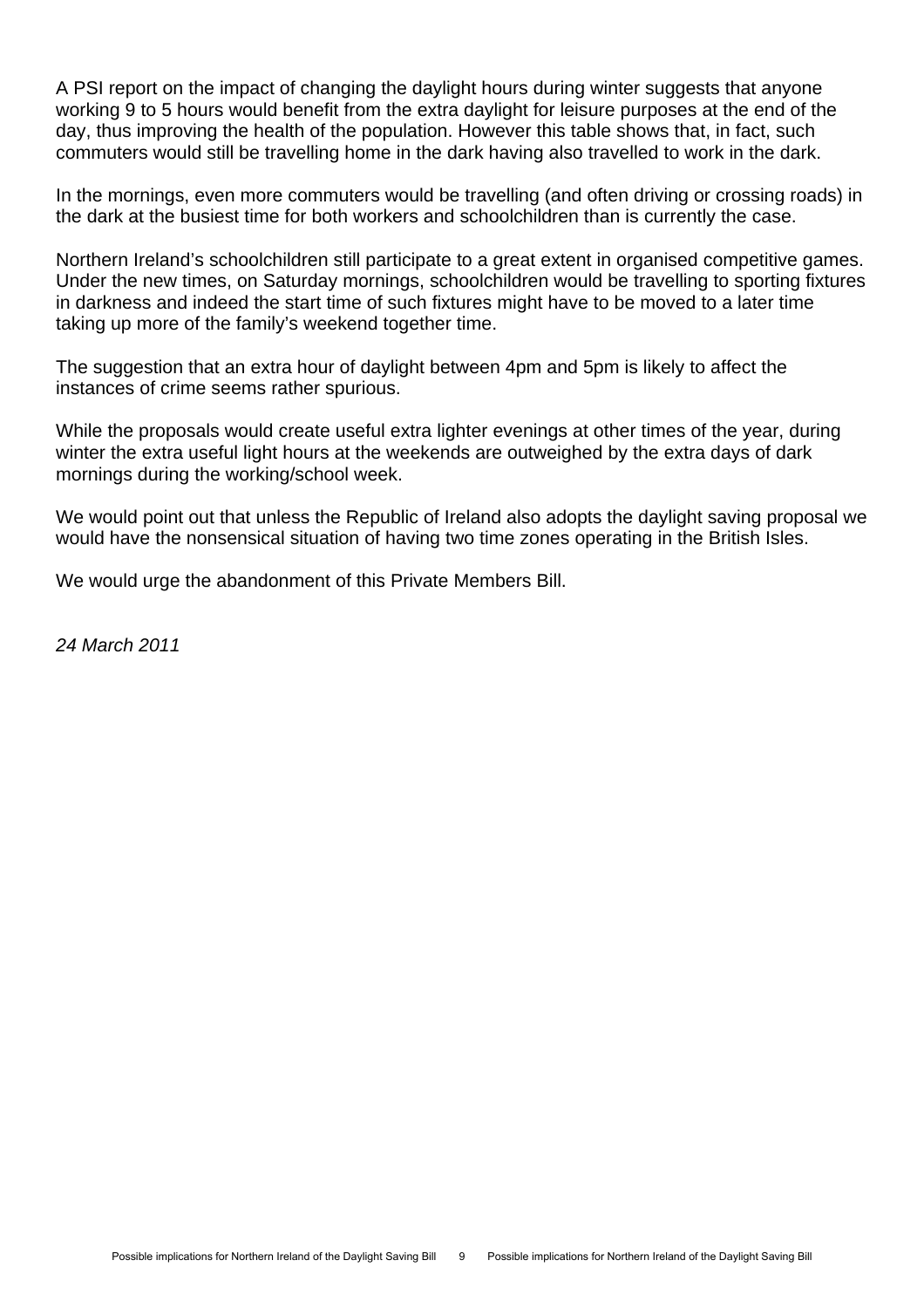- 1.0 I consider that the implementation of Daylight Saving Time would be of benefit to the population of Northern Ireland as it would have road safety advantages, being lighter during the evening rush-hour and this is unlikely to be offset by the slightly darker morning rushhour.
- 2.0 There would be environmental benefits with a decrease in electricity usage.
- 3.0 There would be health benefits with greater use of outdoor sports facilities for a longer period of the year.
- 4.0 Generally lighter evenings allow better use of the day and permit gardening and other DIY activities after work for a longer period of the year.

I consider that the equivalent of Double Summer Time should be implemented so that an extra hour of daylight is obtained in the evening throughout the year.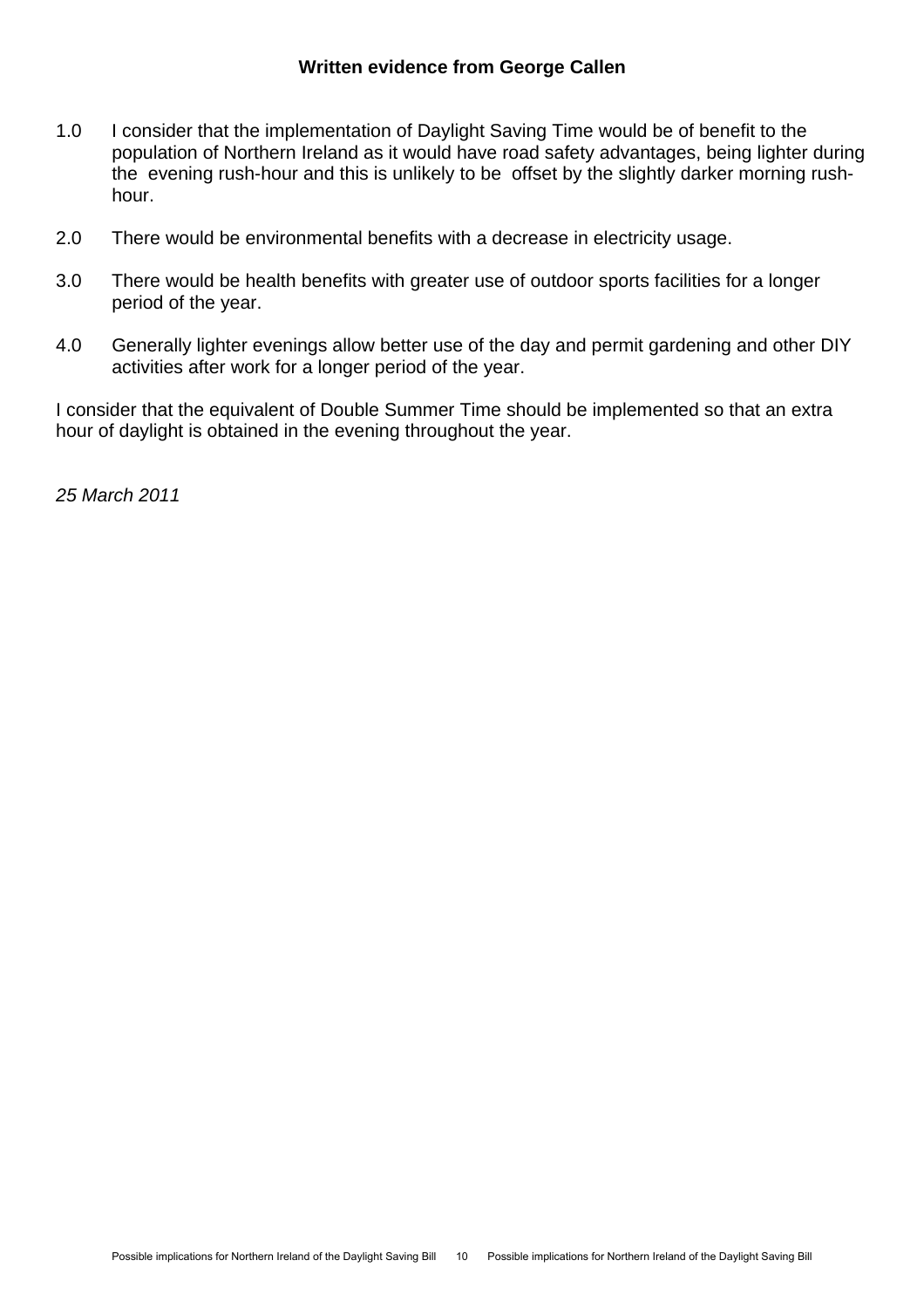#### **Written evidence from the Royal Society for the Prevention of Accidents (RoSPA)**

#### 1. Background:

 $\overline{a}$ 

- 1.1. The Royal Society for the Prevention of Accidents (RoSPA) would like to start by thanking the members of the Northern Ireland Affairs Committee for giving it an opportunity to submit evidence in relation to the possible implications for Northern Ireland of the Daylight Saving Bill.
- 1.2. RoSPA is one of the world's leading safety organisations, which has now been in existence for 94 years.
- 1.3. The Society's objectives are to bring about change and help others, including its muchvalued members, in order to prevent accidents on the road, at work, in the home and at leisure.
- 1.4. Its varied activities include campaigning, collecting data, carrying out research, developing policies, informing and educating, auditing and providing expert consultancy.
- 1.5. Despite its official status, RoSPA is a completely independent professional body and registered charity.
- 1.6. For decades, our organisation has been at the forefront of a campaign to give the United Kingdom an extra hour of evening daylight all year round.
- 1.7. The most recent research shows that a switch to Single/Double Summer Time (GMT+1 in winter / GMT+2 in summer) would save 80 lives and prevent more than 200 serious injuries on Britain's roads each year.<sup>1</sup>
- 1.8. In addition to the avoidance of grief and suffering, another positive consequence of fewer road accidents would be considerable annual savings to taxpayers.
- 1.9. The proposal has generated powerful momentum in recent months, winning the backing of tens of thousands of people and organisations through 10:10's Lighter Later coalition - of which RoSPA is a member.
- 1.10. The campaign is closer to succeeding now than at any time since 1970, thanks to Rebecca Harris MP's Private Members' Bill (the Daylight Saving Bill 2010-11) which passed its second reading in Parliament in December with a majority of 82.
- 1.11. If successful, the Bill will lead to the Government carrying out a cross-departmental analysis of the benefits of SDST - which in turn could trigger a three-year trial.
- 1.12. As far as we are aware, the last account of Northern Ireland's relationship to clock change was summed up in just a few paragraphs of the Home Office's official review of the 1968-71 British Standard Time trial - when clocks across the UK were kept on GMT+1 all year round for three years.<sup>[2](#page-13-1)</sup>
- 1.13. Research shows that the experiment helped to prevent about 2,700 deaths and serious injuries for each year of the trial period. $3$

<span id="page-13-1"></span><span id="page-13-0"></span><sup>&</sup>lt;sup>1</sup> A Safer Way: Consultation on Making Britain's Roads the Safest in the World, Department for Transport, April 2009<br><sup>2</sup> Home Office, "Review of British Standard Time", Cmnd 4512: HMSO, 1970

<span id="page-13-2"></span>Home Of Aristish Standard Standard Standard Time Of Adopting SDST, TRL 368, Broughton and Stone, 1998<br>Possible implications for Northern Ireland of the Davlight Saving Bill<br>Possible implications for Northern Ireland of the Possible implications for Northern Ireland of the Daylight Saving Bill 11 Possible implications for Northern Ireland of the Daylight Saving Bill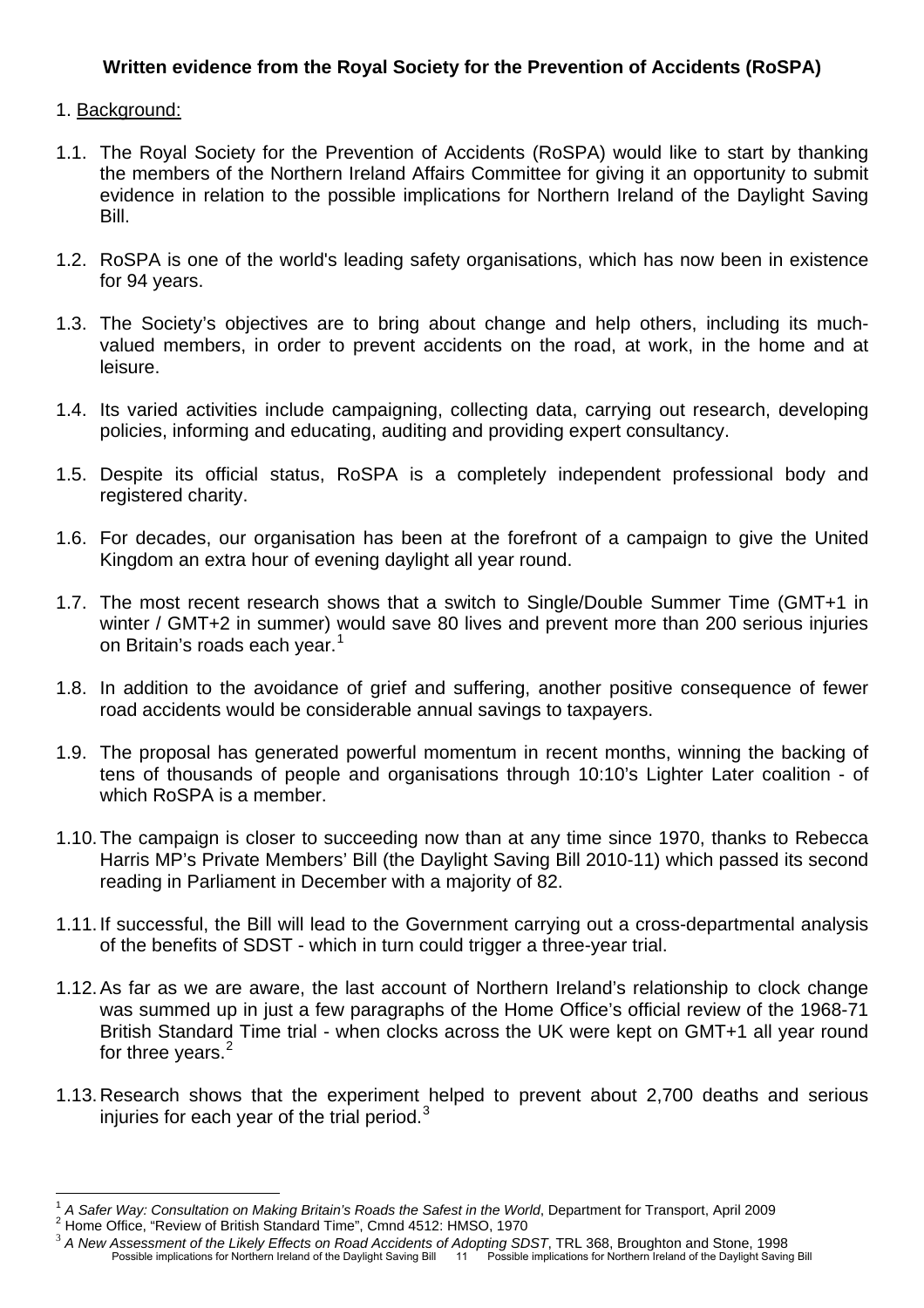- 1.14. All Rebecca Harris's Bill is calling for is a review of the evidence so people can see for themselves how positive an impact such a small adjustment would have on their lives today.
- 1.15. RoSPA estimates that about 5,000 deaths and 30,000 serious injuries have been caused needlessly in the UK since the experiment was concluded in 1971.
- 1.16. Now that the Government has decided not to reduce the drink-drive limit at this time, this proposal stands to save more lives than any other single road safety measure.
- 1.17. The Department for Transport estimated in 2009 that it would only cost £5million to implement SDST and would save more than £138million every vear thereafter.<sup>[4](#page-14-0)</sup>
- 1.18. To our knowledge, none of the many research papers or consultation documents published since 1971 considers the likely impact of SDST on Northern Ireland specifically.
- 1.19. This, in itself, provides a compelling case for a fresh investigation of the potential benefits for Northern Ireland.
- 1.20. This is an argument that was also made by Naomi Long MP (Alliance, Belfast East) during the second reading of Rebecca Harris's Bill on December 3, 2010, in the House of Commons.<sup>[5](#page-14-1)</sup> Mrs Long expressed support for the Bill on the basis that it would bring about a long overdue evaluation of the likely impact on Northern Ireland.
- 2. The Home Office's Review of British Standard Time (1970):
- 2.1. This document, produced shortly before the 1968-71 experiment concluded, stated that although Northern Ireland had the power to pass separate legislation relating to time, and was not obliged to follow the decision of the United Kingdom Government, "their social and economic ties with Great Britain are so close it would clearly be impracticable for them to keep a different time system and the British Standard Time Act 1968 was therefore made applicable to them at their request".
- 2.2. The review also stated that enquiries made by the Government in Northern Ireland showed there was "a large measure of indifference" on this subject but that the arguments which had been put forward weighed fairly evenly for and against the retention of British Standard Time.
- 2.3. On the whole, the views held in Northern Ireland were similar to those in England, Wales and Scotland. The agricultural industry, for instance, was mainly opposed to the retention of British Standard Time while those concerned with education were mainly in favour of it. There was a division of opinion in industry and commerce, where the advantages of lighter afternoons and increased communications with the continent were weighed against "an alleged increase in accidents".
- 2.4. It summed up by saying:

There is a diversity of opinion in Northern Ireland and whatever decision is reached by the UK Government will be acceptable to a fairly large proportion of the inhabitants. There is, however, no indication that any of the effects of British Standard Time in Northern Ireland are sufficiently different from those in England, Wales and Scotland to affect the results of the inquiry as a whole.

3. Conclusion:

 $\overline{a}$ <sup>4</sup> A Safer Way: Consultation on Making Britain's Roads the Safest in the World, Department for Transport, April 2009<br><sup>5</sup> See <u>www.publications.parliament.uk/pa/cm201011/cmhansrd/cm101203/debtext/101203-0001.htm</u>

<span id="page-14-1"></span><span id="page-14-0"></span>See www.publications.parliament.uk/pa/cm201011/cmhansrd/cm101203/debtext/101203-0001.htm<br>Possible implications for Northern Ireland of the Daylight Saving Bill 12 Possible implications for Northern Ireland of the Daylight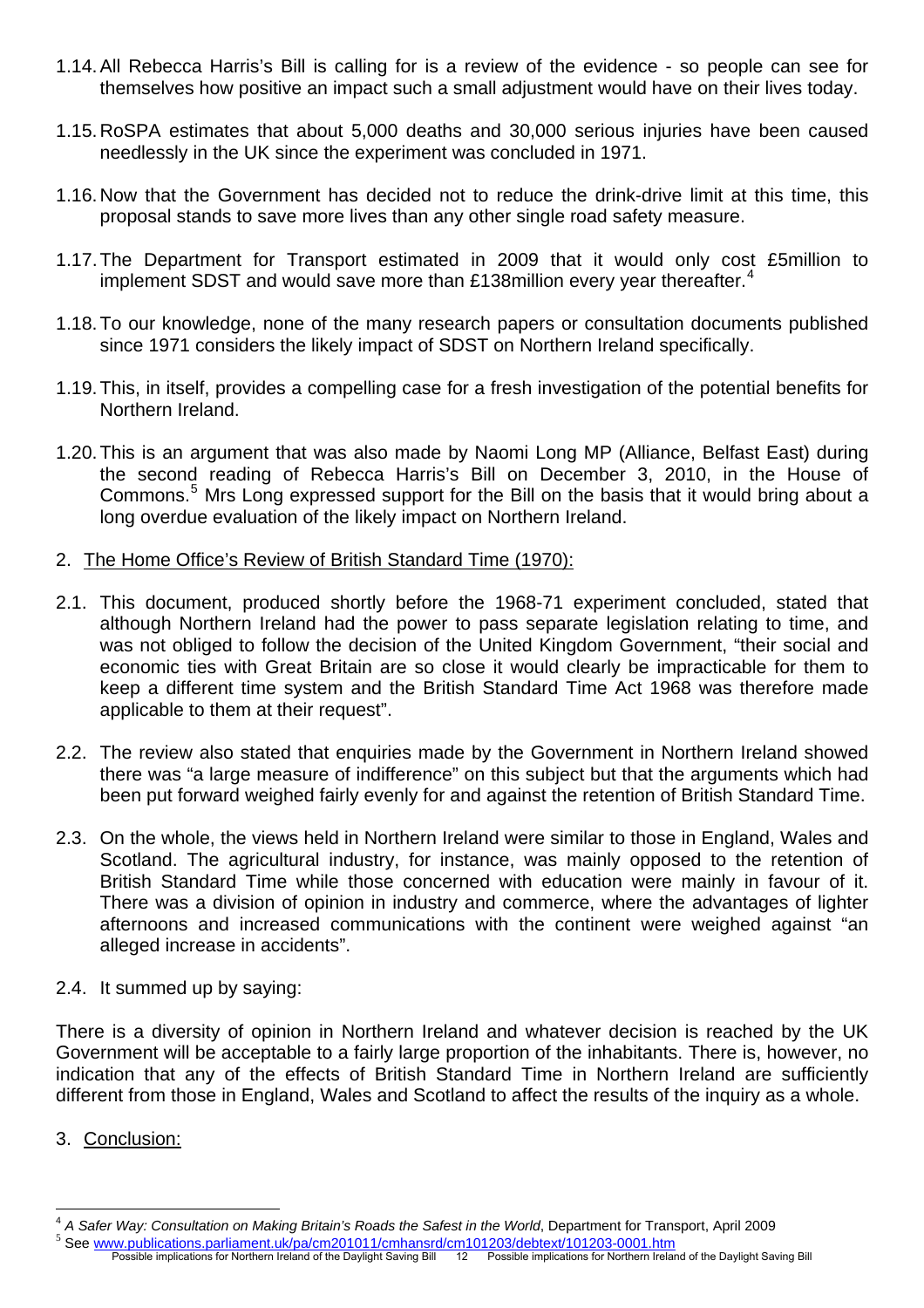- 3.1. Traditional arguments deployed against SDST have much less force now; and those trades which traditionally started work early, like farmers and postal workers, have changed their working practices considerably.
- 3.2. Dr Mayer Hillman, of the Policy Studies Institute, reckons that with a rising proportion of the working population - now three-quarters of the total - in white collar occupations, and with typical office hours starting at 9am, the concomitant darker winter mornings would affect fewer people than in the past.<sup>[6](#page-15-0)</sup>
- 3.3. This is borne out by the National Farmers Union Scotland's (NFUS) recent decision to support Rebecca Harris's Bill because it would provide an in-depth analysis of the likely impact of clock change.<sup>[7](#page-15-1)</sup>
- 3.4. Explaining the NFUS's decision to change tack, Scott Walker, the union's policy director, said: "If people can put a good argument forward to us as to why there should be change, we're not going to be the ones who stand in the way of that change, if it's for everyone else's benefit[.] We still don't see any benefit to agriculture from such a proposed change, [b]ut we do recognise that there's been a lot of comment saying that there is a lot of wider society benefits to be gained."<sup>[8](#page-15-2)</sup>
- 3.5. The only way to reach a conclusion about the effects of a move to SDST in the UK is to conduct an experiment similar to the one held during 1968-71. A trial implementation of SDST over at least two years, with modern evaluation methods and all data correctly and comprehensively recorded, would result in data that is unequivocal in terms of casualty savings and could cover much wider issues also. Such an experiment would give the people of Northern Ireland an opportunity to experience the change themselves and may be useful in helping to crystallise opinions.
- 3.6. Since the 1968-71 experiment, the road environment and people's travel habits have changed enormously. Society is more reliant on the car, fewer children walk or cycle to school, opportunities for leisure activities are significantly greater, people take holidays more frequently and overseas travel is much more common. The advancements in communication technology have opened up the opportunities for worldwide trade even further. Even weather conditions are changing as the effects of global warming are felt. None of the research conducted to date is able to address these factors successfully, which is why we continue to call for a thorough evaluation of the benefits to take place as soon as possible.

*28 March 2011* 

 $\overline{a}$ 

<span id="page-15-2"></span><span id="page-15-1"></span>7 *Clock change one step closer*, The Scottish Farmer, 24 November 2010

<span id="page-15-0"></span><sup>6</sup> *Making the Most of Daylight Hours: The Implications for Scotland*, Policy Studies Institute, University of Westminster, Hillman, M. 2010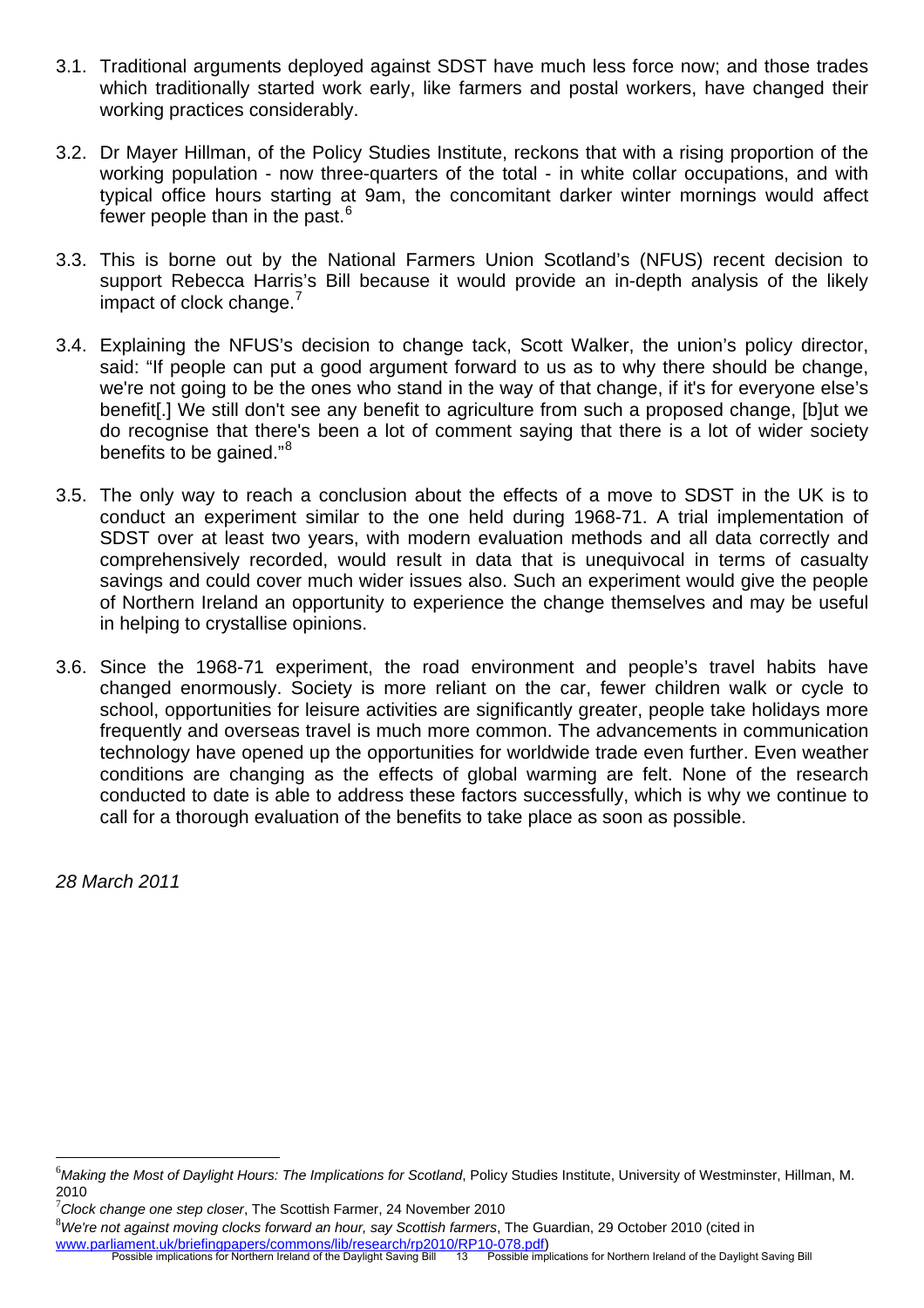- 1. We, Lighter Later, represent a nationwide [coalition of individuals and organisations](http://www.lighterlater.org/who_we_are.html) advocating a shift to Single/Double Summer Time (SDST) and supporting the related Daylight Saving Bill.
- 2. We currently have over 65 organisations and over 36,000 individuals signed up to our campaign.
- 3. There is a regrettable absence of data on the effects of SDST in Northern Ireland (NI) specifically. However, following consultation with experts in road safety including RoSPA and PACTS, sporting bodies such as the Sports and Recreation Alliance and tourism industry experts including BALPPA and the Tourism Alliance, we strongly believe that the expected benefits of SDST for Great Britain (GB) would be equally felt in NI. A list of these benefits, with the supportive research, can be found on our [website](http://www.lighterlater.org/benefits.html).
- 4. Most public opinion polls on SDST to date have only surveyed Great Britain. However, a [Money Saving Expert poll](http://www.moneysavingexpert.com/poll/17-08-2010/should-we-stop-the-clocks-going-back) encompassing GB and NI found that 66% of the 26,328 votes received were in favour of the change.
- 5. We feel that the only way to definitively establish the implications of SDST for Northern Ireland would be through an in-depth cost-benefit analysis of all the available evidence, as proposed in the Daylight Saving Bill.
- 6. We are aware that the Daylight Saving Bill has yet to generate the level of debate and discussion in NI that is ongoing in other areas of the UK. However, initial contacts with interested groups have revealed attitudes ranging from ambivalence to support for a move to SDST. Some of these groups may have submitted their own evidence to the committee. The Ulster Farmers Union noted that "*extra evening light could particularly benefit part-time farmers"[1](#page-16-0) .* They also drew attention to the potential road safety gains. The Northern Ireland Sports Forum are very supportive of the bill and "*believe that one extra hour of sunlight will provide more opportunities for people to get involved in sport and recreation and to stay active throughout the whole year, not just in the summer months"[2](#page-16-1) .*
- 7. Many of the bodies involved in our coalition represent NI as well as GB interests e.g. BIAZA, the Bed and Breakfast Association, the AA and Greenpeace. These organisations support the Daylight Saving Bill because they believe it will bring a wealth of benefits to the whole of the UK.
- 8. Clearly Northern Ireland is in a unique position in that it shares close links with both Britain and the ROI. Tentative enquiries suggest that the ROI would be keen to follow suit were the UK to make this change so as to avoid the difficulties associated with multiple time zones, especially for those living by the border. Please see the newspaper article printed in [the](http://www.irishtimes.com/newspaper/weekend/2011/0326/1224293121730.html)  [Irish times](http://www.irishtimes.com/newspaper/weekend/2011/0326/1224293121730.html) on 26 March 2011.

<span id="page-16-0"></span> $1$  "The Ulster Farmers' Union feel that extra evening light could particularly benefit part-time farmers. We would also like to highlight that due to varying finishing times, children are now more likely to walk home from school so extra evening light could help make their journey home safer." Ruth Irvine, Chair of the UFU Rural Affairs Committee.

<span id="page-16-1"></span><sup>&</sup>lt;sup>2"</sup>The Northern Ireland Sports Forum is greatly supportive of any initiative that will help people get active and help create a healthier nation. We believe that one extra hour of sunlight will provide more opportunities for people to get involved in sport and recreation and to stay active throughout the whole year, not just in the summer months". Katie Nixon, Executive manager of the Northern Ireland Sports Forum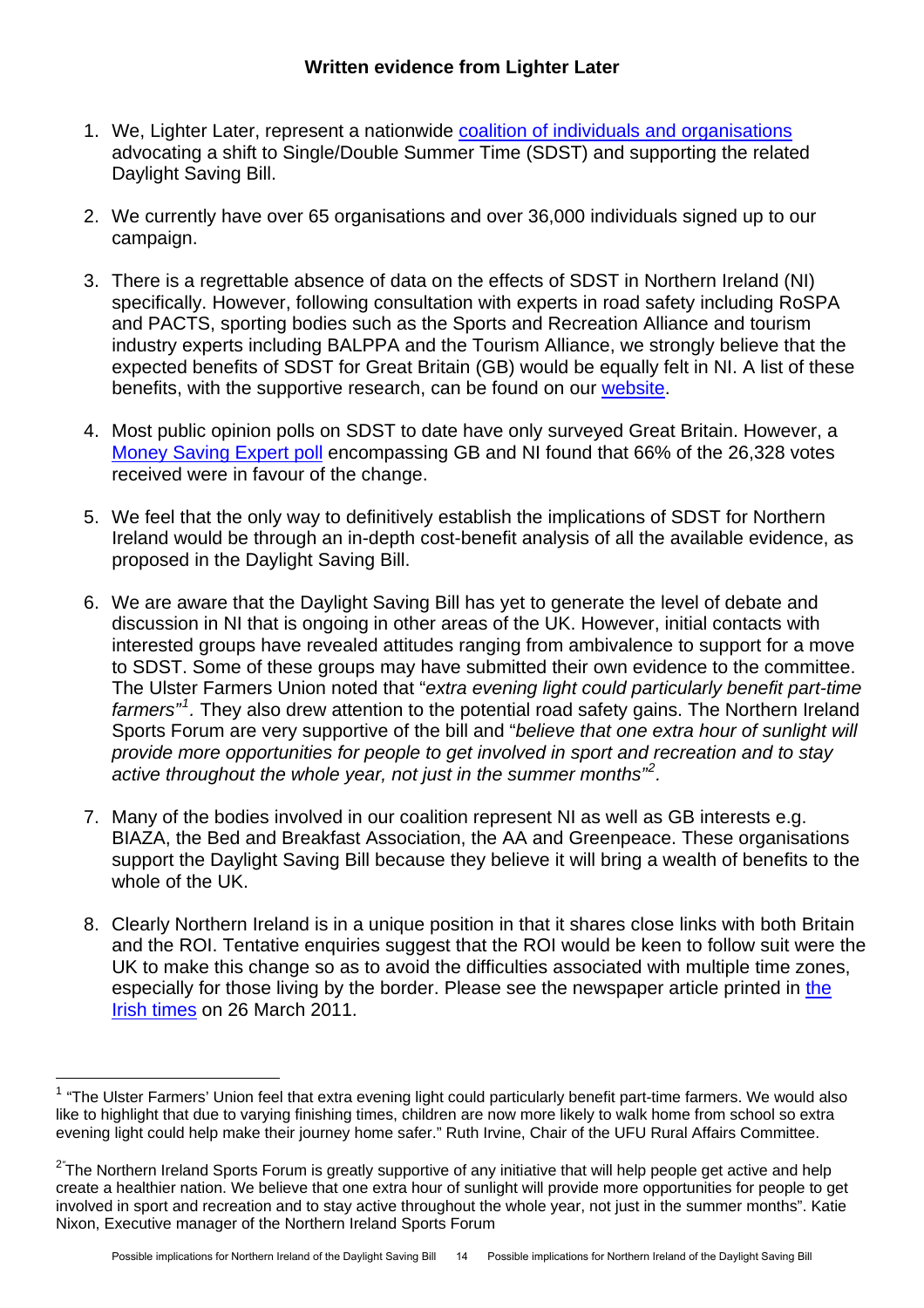9. We appreciate the committee's acknowledgement of the increasing call for change. If you would like any further information, we would be more than happy to put members of the committee in touch with representatives of any of our member groups or discuss it with you ourselves.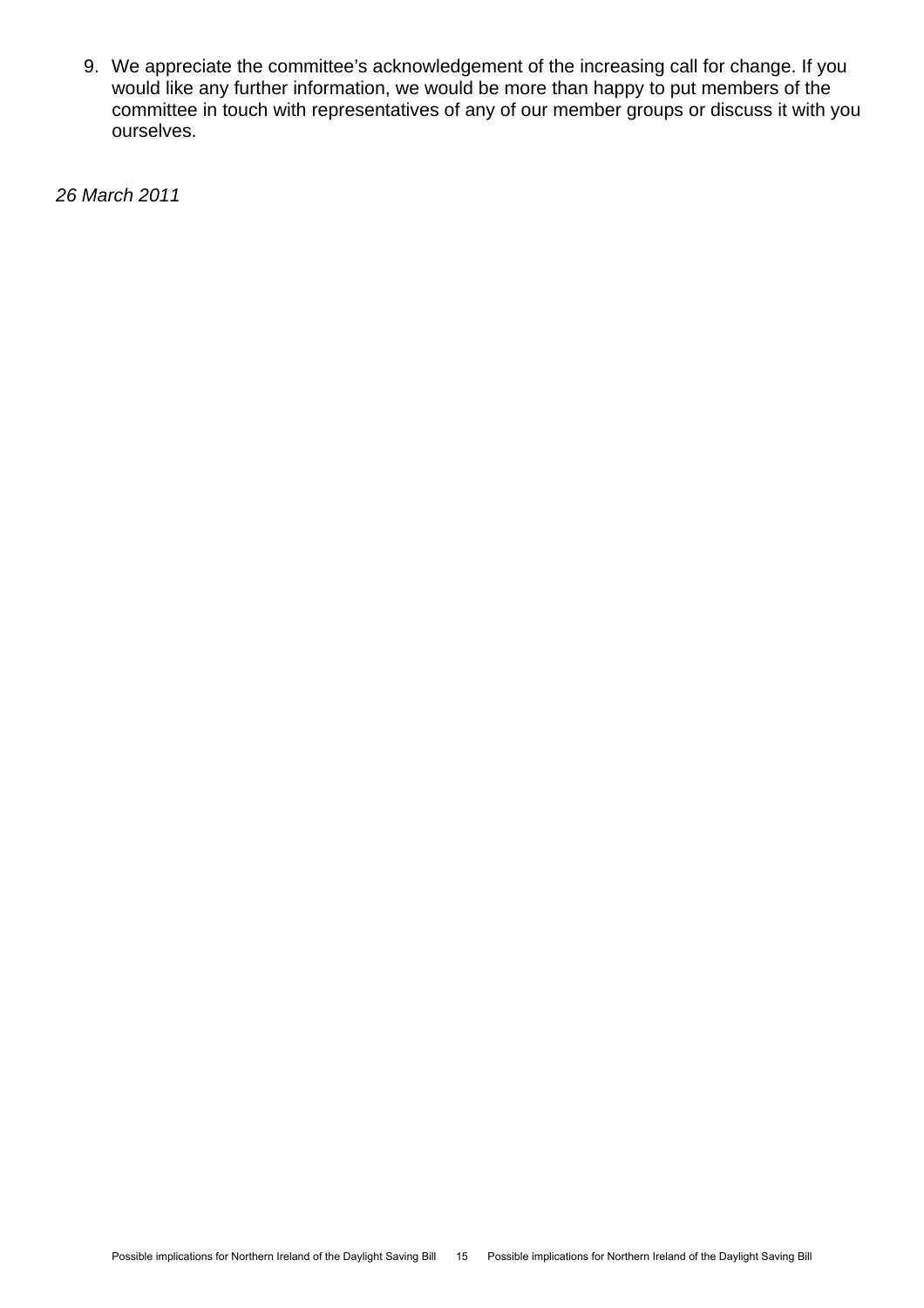#### **Written evidence from the Federation of Small Business**

The Federation of Small Businesses is Northern Ireland's largest business organisation with 8,000 members, drawn from across all sectors of industry. The Federation lobbies decision makers to create a better business environment.

The FSB has considered the possible implications for Northern Ireland of the Daylight Savings Bill and has concluded that it would take widespread consultation to reach a settled view from local members. It is not currently a priority issue for the many small businesses in Northern Ireland who are currently hampered by growing energy costs, lack of consumer confidence and no evidence of significant increase in sales for the foreseeable future.

The FSB, from a UK perspective, has expressed a neutral opinion. In Northern Ireland, the FSB concurs with this but would highlight the need for any consultation and subsequent decision to recognise that Northern Ireland has a land border with the Republic of Ireland. The operation of different time zones on either side of the border would cause significant business difficulties, so any variation from the status quo should be reached through consensus with the Republic of Ireland government.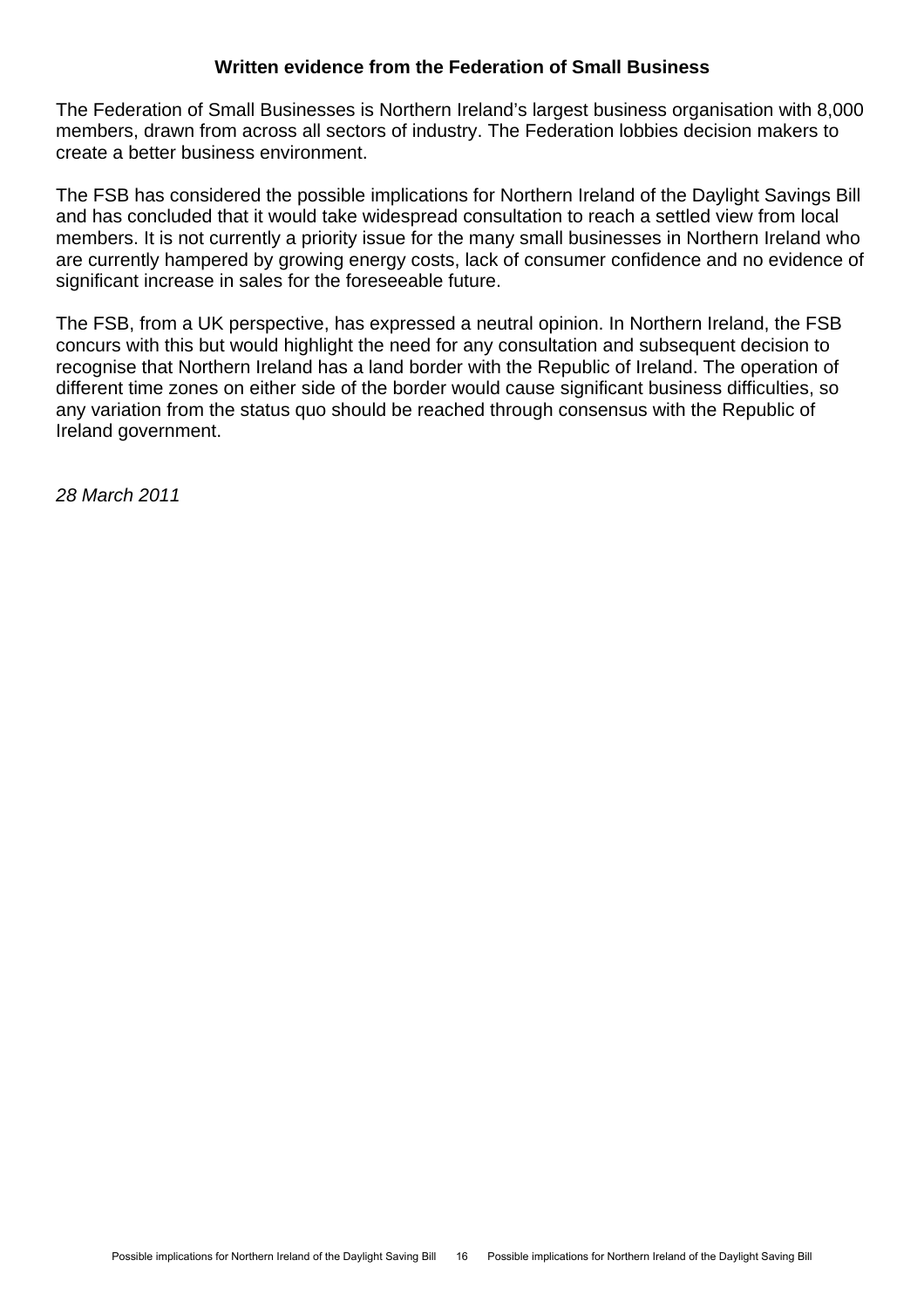#### **Written evidence from Dr Mayer Hillman, Senior Fellow Emeritus, Policy Studies Institute, University of Westminster**

#### Introduction

- *1. This Memorandum is focused on the implications for Northern Ireland of the adoption of the proposal to advance clocks by one hour. It seeks to provide an impartial assessment of whether the move would be of general benefit to the people of Northern Ireland. The areas of daily life that would be affected have been examined using a framework similar to that in the author's previous studies on the subject, especially the study covering Scotland, which was published in autumn 2010.*
- 2. The UK's adherence to GMT and BST has been the subject of popular and political debate for many decades. Recently, policy makers have been looking at this issue more closely to establish the impact of aligning our waking hours more closely with the available hours of daylight. The most widely-discussed proposal is to move to GMT+1 hour in the winter and GMT+2 in the summer, a system known as Single Double Summer Time, or SDST. The extra hour of natural light in the latter part of the day would be noticeable throughout the year whilst, for most of the population, the loss of the hour of daylight in the morning would only be felt in the winter months.
- *3.* The problem stems from our distribution of waking hours. Most people are awake for five hours before midday, and 10 hours after. Mornings are spent entirely in daylight for much of the year, while a significant proportion of the afternoon and evening is spent in darkness*.*
- 4. Advocates of SDST claim that it would bring a host of benefits, especially in relation to leisure, health and tourism. Opponents of the change are concerned that the effects of losing an hour of daylight on winter mornings are too high a price to pay to gain the yearround benefits of the extra hour of light in the evenings.

#### Road casualties and personal security

- 5. The frequency and severity of road accidents is closely related to lighting conditions. Crashes are more likely to occur in the evening 'peak', when driver attentiveness declines and darkness reduces visibility. The risk is particularly pronounced for vulnerable road users – children, elderly people, pedestrians and cyclists. During the 1968 – 71 trial of continuous British Summer Time in the UK, the afternoon peak occurred in daylight for a greater portion of the year, improving visibility and reducing the frequency of injuries.
- 6. The trial caused a slight increase in risk to children when traveling to school on dark winter mornings. However, this finding needs to be understood within a wider context. A child is three times more likely to be seriously or fatally injured on the road during the afternoon peak  $(3 - 6$ pm) as during the  $7 - 10$ am morning peak (for adults, the afternoon peak is 50% more dangerous). 'Time budget' surveys show that for children, journeys to friends' houses or places of recreation, occupy nearly as much of their time as journeys to and from school. Far more time is spent travelling in the late afternoon and early evening than in the morning when children usually go directly to school. In fact, school journeys account for only about 1 in 10 child fatalities. Hence, despite the small winter morning increase, net child fatalities and serious injuries fell during the trial period.
- 7. Putting clocks forward by one hour would be likely to reduce road casualties in Northern Ireland. The 1998 Transport Research Laboratory study on the impact of the proposed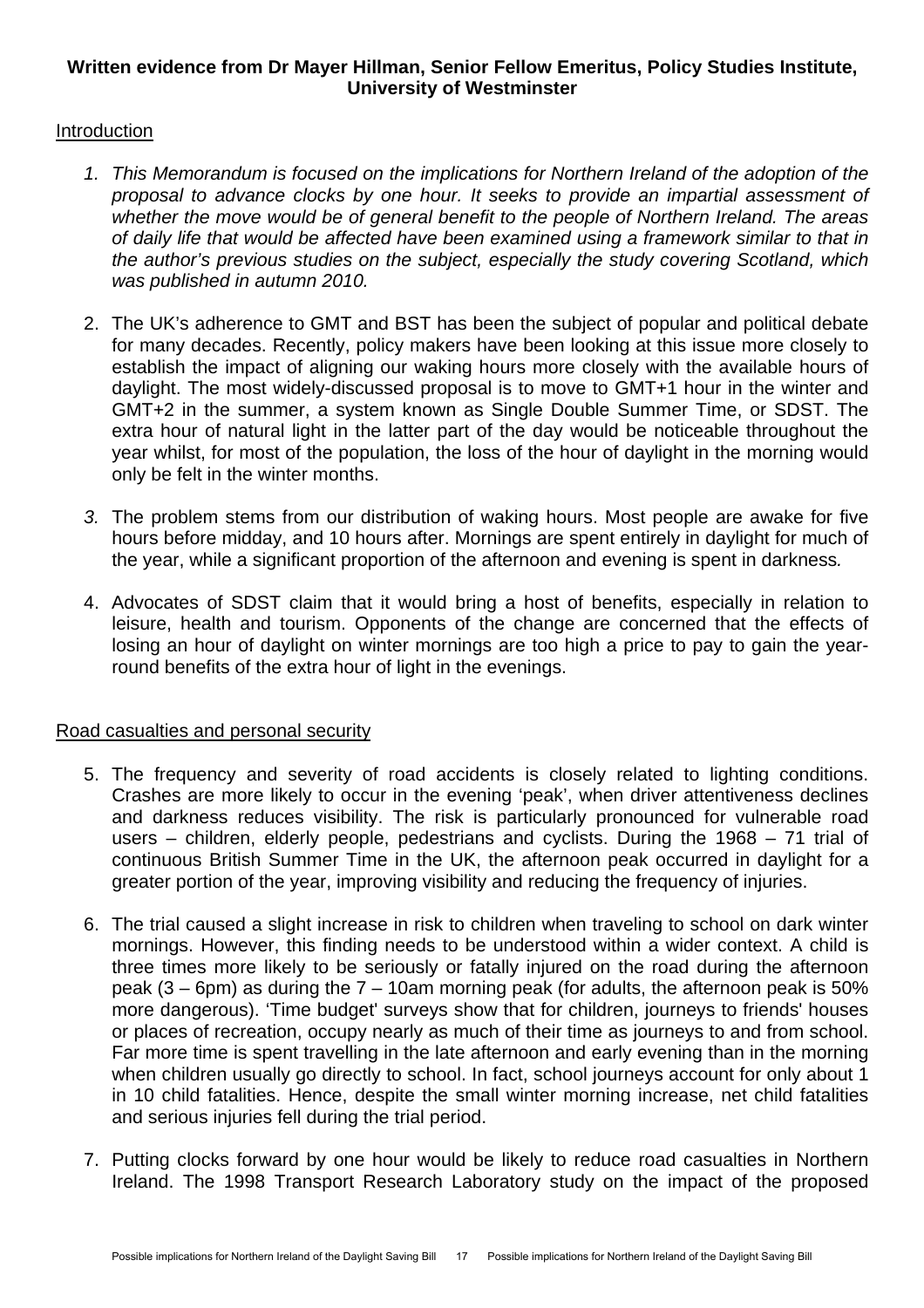clock change on road casualties estimated that it would lead to an overall reduction of over 100 deaths and serious injuries and would save £138 million each year. Unfortunately, this study only covered England, Wales and Scotland, but Northern Ireland is likely to benefit pro rata in relation to its population accounting for 3% of that total. In 2009, the Public Accounts Committee confirmed the validity of this benefit.

8. The personal security benefits of adopting SDST are similarly notable. Criminal offences are more commonly committed after dark, and of these, very few occur in the hours shortly before dawn. In 1995 the Home Office calculated that an extra hour of evening daylight would lead to a 3% reduction in the number of crimes committed. Fear of crime is also higher after sunset, especially among the older generation. While such phenomena are difficult to quantify, Age UK and SAGA have both commented that longer waking daylight hours would contribute to an increased feeling of safety in elderly people.

#### Leisure, sport and recreation

- 9. Most outdoor sports and other types of informal recreation are sensitive to daylight hours as well as to climate. Half of the ten most popular adult sports are daylight-dependent, with walking and gardening topping the list.
- 10. Comparing sunrise and sunset times with typical waking hours in Belfast and Londonderry clearly indicates that an additional hour of daylight in the evenings will result in more opportunities for daylight-dependent recreation.
- 11. A comparable study in Scotland established that adults living in Glasgow and working 9-to-5 would enjoy a yearly total of almost 300 additional hours of daylight under SDST, with more than half of these falling at the end of the working day. For children, there was a yearly increase of about 200 daylight hours *before they go to bed*, with roughly half of these falling on school days.
- 12. Sunset in Belfast and Londonderry occurs 9 and 11 minutes later respectively than in Glasgow. This means that their populations currently enjoy 1699 and 1714 hours of accessible daylight each year. Adopting SDST would add a further 300 hours (18%) to these totals.
- 13. Changing the clocks also has implications for temperature. Analysis of Meteorological Office data suggests that advancing the clocks would give us a better relationship with the warmer time of day in the late afternoon and evening. While there would be a very marginal decrease in the average morning temperature, the average late afternoon/early evening temperature is several degrees higher.

#### Physical health and well-being

14. In common with the populations of other countries of the UK, Northern Ireland has a high level of chronic disease, and this poses a serious public health problem. A major contributing factor to this is physical inactivity. Just under a third of Northern Irish citizens die from circulatory diseases, associated for instance with obesity and hypertension. Medical authorities have calculated that adults should accumulate at least 30 minutes of moderate or more vigorous activity on most days of the week, and children at least one hour daily. Regrettably, however, regular exercise no longer features in most people's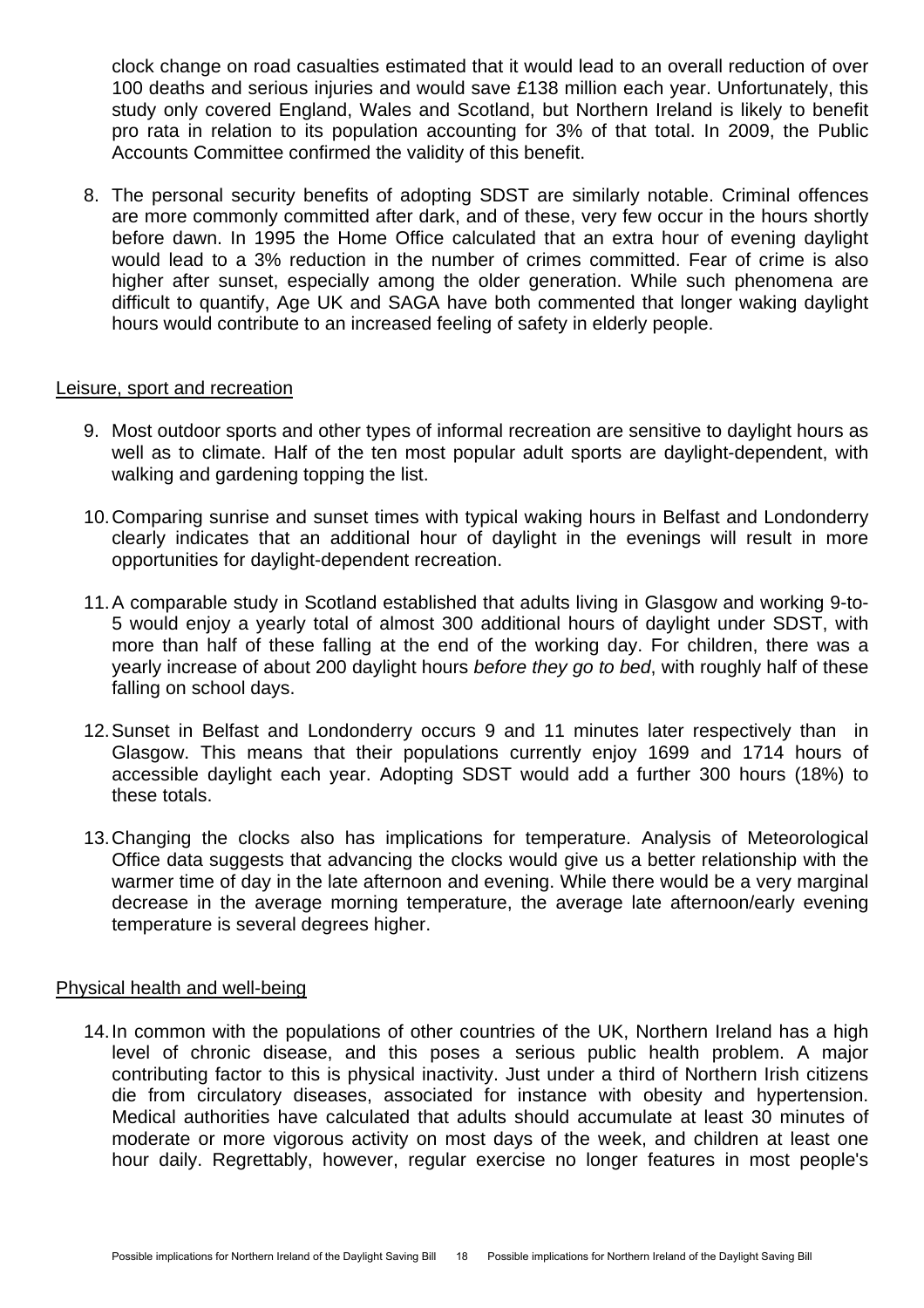everyday lives. Recent academic studies have predicted that, on current trends, up to half of the population will be clinically obese by 2050.

- 15. SDST would also allow more access to direct sunlight, with all its associated therapeutic benefits. Meteorological records show that between a third and a quarter of daylight hours experience direct sunlight. Thus, advancing the clocks would provide working adults with the additional 300 daylight hours noted earlier, meaning close to 100 hours of extra sunlight. Children would benefit from an additional 200 daylight hours and about 60 more hours of sunlight.
- 16. SDST would significantly increase opportunities for outdoor sports and recreational activity as well as potentially improving people's quality of life. It could also play a preventive health role in several medical conditions including anxiety and depression, vitamin D deficiency from low exposure to sunshine, and osteoporosis, a condition caused in part by lack of weightbearing exercise.
- 17. Moreover, as most children are prevented from going out after dark due to safety concerns, the extra hour of late afternoon and evening daylight would diminish parental anxiety, leading children to spending more time outside. This would likely also apply to older people who are commonly known to apply a self-imposed curfew at dusk. Lighter evenings could contribute to an increase in exercise and socialising, especially among the older generation.

#### Domestic tourism and leisure industries

- 18. Northern Ireland currently receives 3.3 million visitors and domestic tourists each year, contributing in the region of £1.5 billion to the economy. Relevant data from studies on the subject in the UK show that levels of tourism vary substantially during the year, owing to factors such as the state of the economy, school holidays and, most notably, daylight and temperature. Earlier studies on the subject in England and Scotland have shown that daylight actually plays a greater role than temperature in influencing visitor numbers. There are no obvious reasons why the general pattern of tourist activity in Northern Ireland would differ significantly in this respect. Under the present time system there are generally sufficient daylight hours for outdoor tourist activity in the height of summer. However, an additional hour of accessible daylight in the afternoon and evening could effectively extend the so-called 'shoulder months' during spring and autumn, allowing the industry to operate at near-peak capacity for a greater portion of the year. Lighter evenings would encourage more day trips and weekend breaks and accelerate the rapidly growing trend towards offpeak and short-break holidays. It is also likely to encourage people from elsewhere in the UK to take holidays in Northern Ireland rather than in more distant locations.
- 19. The later onset of dusk would also expand opportunities for spectator sports and therefore attract more revenue from the 'gate'. For example, matches could start at a more convenient hour on winter afternoons and still finish before dusk. Tourist destinations, meanwhile, could extend winter opening hours.
- 20. The clock change would significantly aid job creation in leisure and tourism. Growth in this sector is particularly valuable during a time of rising unemployment. The Northern Irish economy would also benefit from the additional tax revenues arising from increased earnings from the industry. For the UK as a whole, it was calculated that the clock change would boost tourism revenues to the tune of £3.5 billion and generate around 80,000 jobs. That would suggest that Northern Ireland could expect an increase in annual earnings of up to £100 million and the creation of over 2,000 new jobs.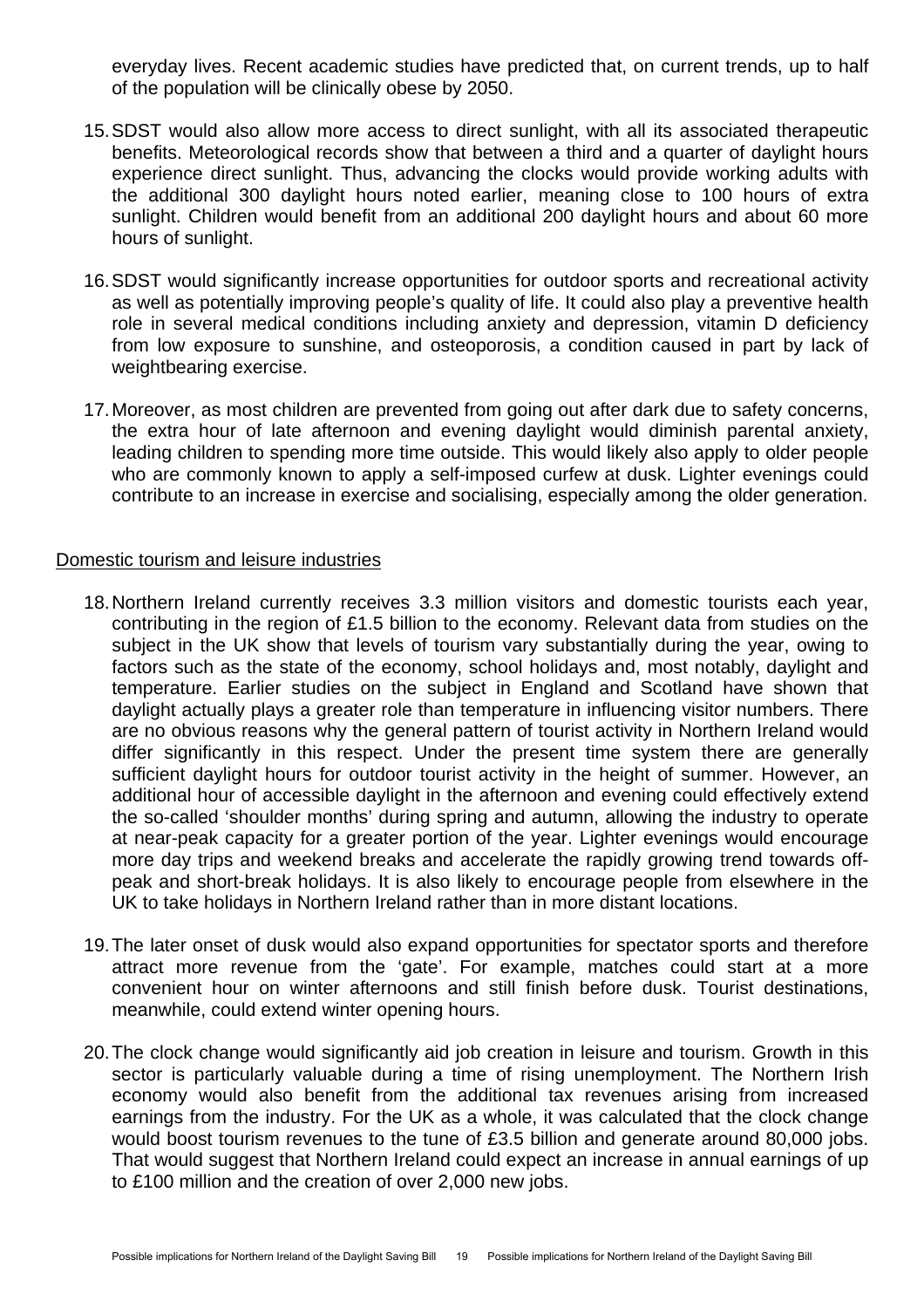#### Farming, construction and other industries

- 21. Where services are provided over an 18-hour day, as with some transport sectors, or where shifts or rotas cover 24 hours, the clock change is unlikely to affect working practices. However, other jobs in Northern Irish service sector industries entail outdoor activity with little potential for working flexible hours. Some difficulty could arise for those employed in postal, milk and newspaper deliveries as darker winter mornings would make their working lives in these months less pleasant.
- 22. The darker mornings could also pose problems for agriculture and construction, where work may have to start early in the day. In the past, livestock farmers, particularly in northerly latitudes, raised concerns relating to getting animals to early markets and herding dairy cows in time for the first train to town. Due to huge changes in farming methods over recent decades involving mechanisation, artificial lighting and the intensification of the dairy industry, much of this is now obsolete. The NFU in Scotland and England are publicly in support of the current Daylight Saving Bill, and the Ulster Farmers Union have commented on the advantages of a switch to SDST.
- 23. Decades of modernisation have led to a substantial move away from jobs that would be affected by a later sunrise during the winter months. This is reflected in altered attitudes to the proposal to put clocks forward. It is recognised that SDST would enable construction workers an extra hour of daylight in the latter part of the day and likewise arable farmers ploughing and sowing in spring and harvesting in the autumn. Expanding the use of floodlighting is one obvious way of avoiding working in the dark for the additional hour on winter mornings. Starting work an hour later in the winter months (as practiced in the Scandinavian construction industry) is another.
- 24. Moreover, it should not be overlooked that people working in these types of industry would benefit even more than the general population from the extra hour of evening daylight for leisure throughout the year. It should be noted that working people would only be affected by the later sunrise on about 50 working days in winter as the two or so weeks of Christmas and New Year holidays coincide with the period of fewest daylight hours. It is also important to note that the sky lightens appreciably from about half an hour before sunrise, and daylight-dependent work outdoors is still possible for 20 to 30 minutes after sunset.

#### Trade, travel and communications

- 25. The nations forming the UK are effectively a 'time island' at present. Trade, travel and communications with most countries in central and western Europe, stretching from Serbia and Albania up to Sweden and Norway and across to Spain, are made more difficult by the fact that their clocks operate on a Central European Time i.e. the GMT+1/GMT+2 system under consideration.
- 26. Travel and communications would be made more convenient as the proposed change would result in clocks being harmonised with nearly all these countries. Other than sales to the Republic of Ireland and the rest of the UK, over a third of Northern Ireland's manufacturing business – accounting for the majority of exports and currently worth over one billion pounds – is with European countries, the large majority of which are in this time zone.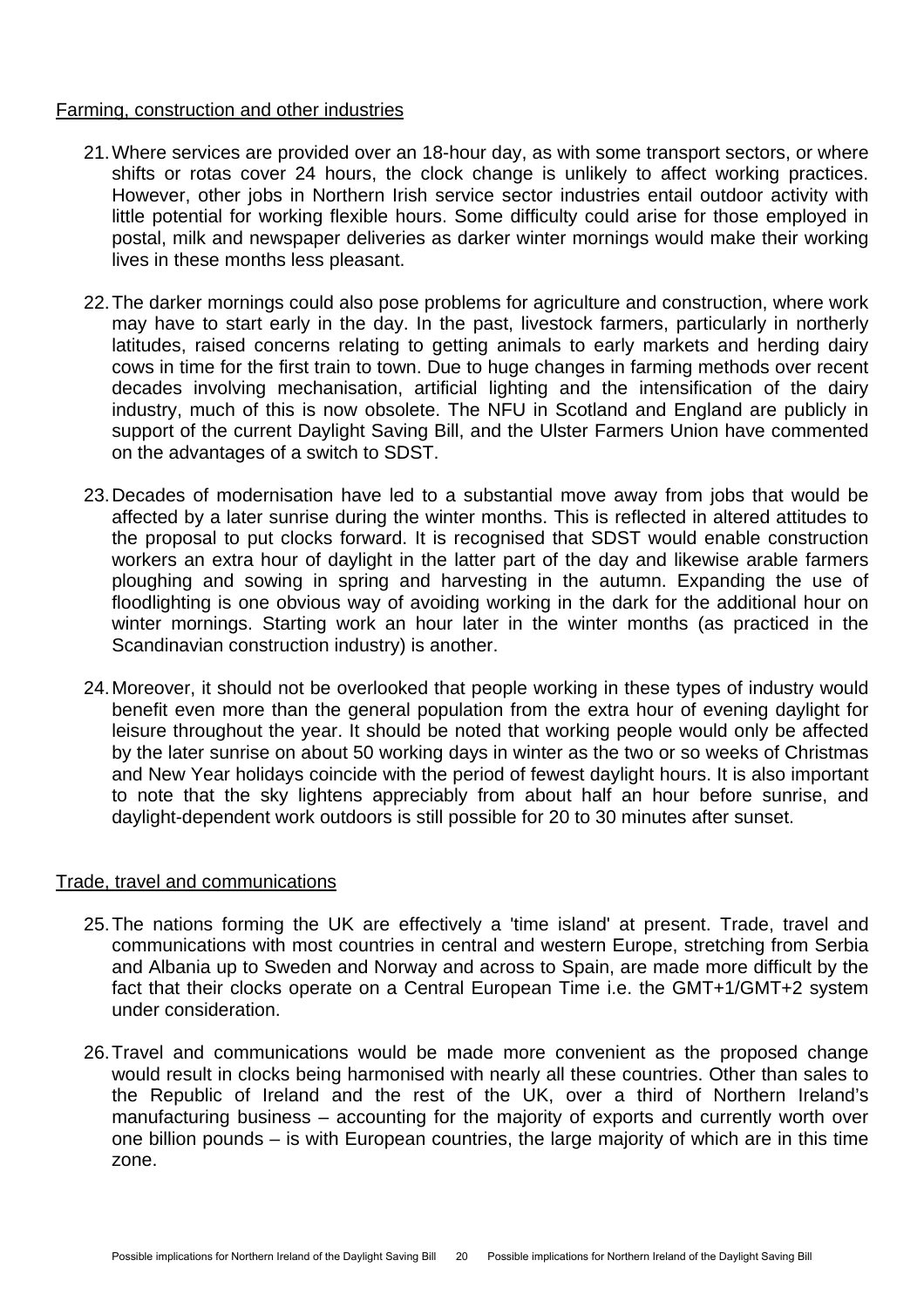27. The change would also increase the overlap of office hours between UK and Far Eastern markets – though reducing the overlap with North America. It is not surprising that the clock change has been widely supported by UK organisations working with colleagues, customers and clients in central and western Europe.

#### Energy consumption

- 28. Recent evidence shows that advancing the clocks would lower electricity demand on every evening of the year due to a fall in the need for artificial light. This would outweigh the small rise during the mornings of the winter months. A recent detailed study of the likely effects showed that during the winter months lighter evenings would reduce demand by about 9%. It can be assumed that this benefit would apply similarly to Northern Ireland.
- 29. There are no separate figures for Northern Ireland on the reduction in greenhouse gases from power stations that would result from this lowered demand. However, it has been calculated that, across the UK as a whole, carbon dioxide emissions from power stations would drop by nearly half a million tonnes in winter alone.

#### Public opinion

- 30. The prospects of reform have been improved by increased public support. The advantages are still as considerable, and the implementation costs just as low as when the Policy Studies Institute published its first report on the subject in 1988. The most dramatic change has been that of public opinion and the level of debate.
- 31. The potential shift to SDST has received huge amounts of media attention. The announcement of NFU Scotland's support for the current Daylight Saving Bill, combined with the proposed inclusion of the clock change in the government's tourism strategy, have pushed the issue back into thepublic eye. The Ulster Farmers Union has been quoted as saying that the "extra evening light could particularly benefit part-time farmers" but the issue remains less prominent in Northern Ireland than in the rest of the UK.
- 32. In 2005 an IPSOS MORI poll found that 61% of respondents in Greater London and Scotland approved of the proposal to advance the clocks. A 2006 Gallup poll in England, Scotland and Wales found 68% of participants approved of SDST, with this figure increasing to 73% once individuals were informed about road safety findings. Sadly, no current data exists for Northern Ireland specifically, but the aforementioned figures make it reasonable to predict similar support to that found in the rest of the UK.

#### **Conclusion**

- 33. Adopting SDST would appear to be an effective, practical and remarkably straightforward way of better aligning our waking hours with the available daylight during the year. The evidence presented in this Memorandum indicates that advancing the clocks would bring Northern Ireland at least as great benefits as those predicted for the rest of the UK.
- The change would create far more opportunities for outdoor leisure in the evenings.
- It would be a boon for the tourist and leisure industries in terms of revenue and job creation.